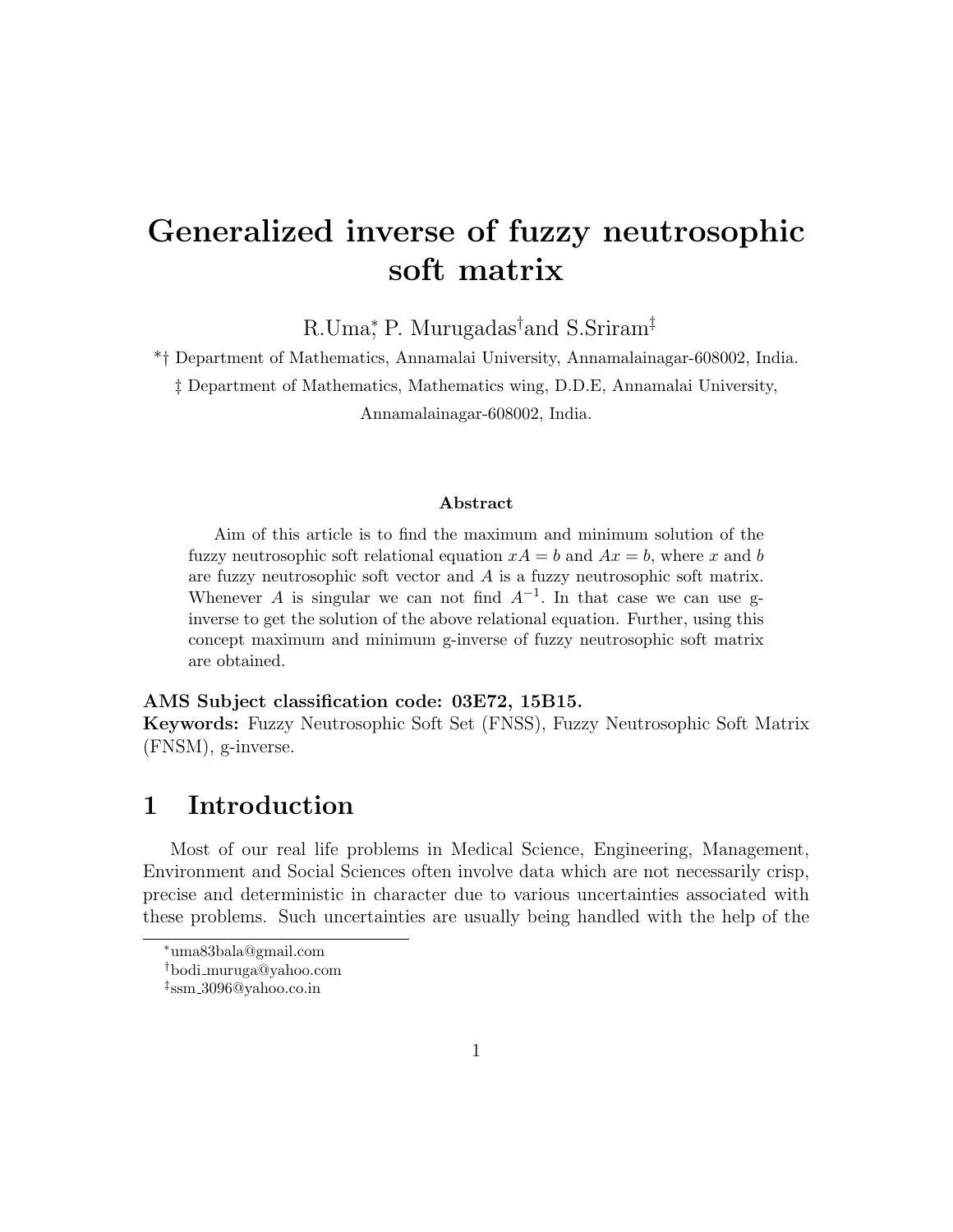topics like probability, fuzzy sets, interval Mathematics and rough sets etc., Intuitionistic fuzzy sets introduced by Atanassov [3] is appropriate for such a situation. The intuitionistic fuzzy sets can only handle the incomplete information considering both the truth membership and falsity membership. It does not handle the indeterminate and inconsistent information which exists in belief system. Smarandache [13] announced and evinced the concept of neutrosophic set which is a Mathematical tool for handling problems involving imprecise, indeterminacy and inconsistent data. The neutrosophic components T,I, F which represents the membership, indeterminancy, and non-membership values respectively, where  $[-0, 1^+]$  is the non-standard unit interval, and thus one defines the neutrosophic set.

For example the Schrodinger's cat theory says that basically the quantum state of a photon can basically be in more than one place at the same time, which translated to the neutrosophic set which means an element (quantum state) belongs and does not belong to a set (one place) at the same time; or an element (quantum state) belongs to two different sets(two different places) in the same time. Diletheism is the view that some statements can be both true and false simultaneously. More precisely, it is belief that there can be true statement whose negation is also true. Such statement are called true contradiction, diletheia or nondualism. " All statements are true" is a false statement. The above example of true contradictions that dialetheists accept. Neutrosophic set, like dialetheism, can describe paradoxist elements, Neutrosophic set (paradoxist element)= $(1,1,1)$ , while intuitionistic fuzzy logic can not describe a paradox because the sum of components should be 1 in intuitionistic fuzzy set.

In neutrosophic set there is no restriction on T,I,F other than they are subsets of  $[-0, 1^+],$  thus

$$
-0 \le \inf T + \inf I + \inf F \le \sup T + \sup I + \sup F \le 3^+
$$

Neutrosophic sets and logic are the foundations for many theories which are more general than their classical counterparts in fuzzy, intuitionistic fuzzy, paraconsistent set, dialetheist set, paradoxist set and tautological set.

In 1999, Molodtsov [9] initiated the novel concept of soft set theory which is a completely new approach for modeling vagueness and uncertainty. In [7] Maji et al., initiated the concept of fuzzy soft sets with some properties regarding fuzzy soft union, intersection, complement of fuzzy soft set. Moreover in [8, 11] Maji et al., extended soft sets to intuitionistic fuzzy soft sets and neutrosophic soft sets.

One of the important theory of Mathematics which has a vast application in Science and Engineering is the theory of matrices. Let  $A$  be a square matrix of full rank. Then, there exists a matrix X such that  $AX = XA = I$ . This X is called the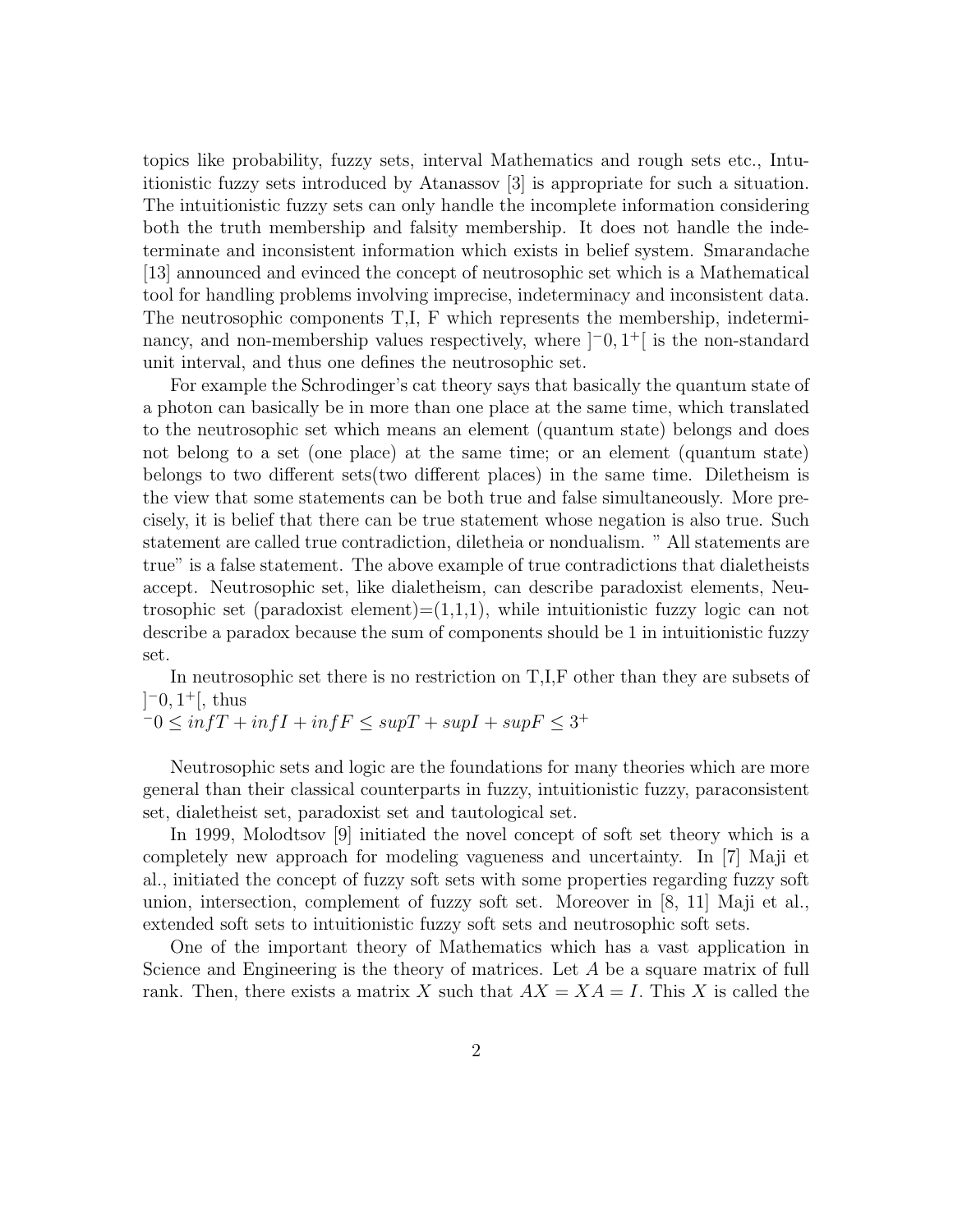inverse of A and is denoted by  $A^{-1}$ . Suppose A is not a matrix of full rank or it is a rectangular matrix, in such a case inverse does not exists. Need felt in numerous areas of applied Mathematics for some kind of partial inverse of a matrix which is singular or even rectangular, such inverse are called generalized inverse. Solving fuzzy matrix equation of the type  $xA = b$  where  $x = (x_{11}, x_{12}, x_{1m}), b = (b_{11}, b_{12}, b_{1n})$ and A is a fuzzy matrix of order  $m \times n$  is of great interest in various fields. We say  $xA = b$  is comptiable, if there exists a solution for  $xA = b$  and in this case we write  $\max_j \min(x_{1j}, a_{jk}) = b_{1k}$  for all  $j \in I_m$  and  $k \in I_n$ , where  $I_n$  is an index set,

 $i = 1, 2, ..., n$ .  $\Omega_1(A, b)$  represents the set of all solutions of  $xA = b$ .

The authors extend this concept into fuzzy neutrosophic soft matrix. The fuzzy neutrosophic soft matrix equation is of the form  $xA = b, \dots (1)$ 

where  $x = \langle x_{11}^T, x_{11}^I, x_{11}^F \rangle \dots \langle x_{1m}^T, x_{1m}^I, x_{1m}^F \rangle$ ,  $b = \langle b_{11}^T, b_{11}^I, b_{11}^F \rangle \dots \langle b_{1n}^T, b_{1n}^I, b_{1n}^F \rangle$  and A is a fuzzy neutrosophic soft matrix of order  $m \times n$ . The equation  $xA = b$  is compatible if there exist a solution for  $xA = b$  and in this case we write

 $\max_j min\langle x_{1j}^T, x_{1j}^I, x_{1j}^F \rangle \langle a_{jk}^T, a_{jk}^I, a_{jk}^F \rangle = \langle b_{1k}^T, b_{1k}^I, b_{1k}^F \rangle$  for all  $j \in I_m$  and  $k \in I_n$ . Denote  $\Omega_1(A, b) = \{x | xA = b\}$  represents the set of all solutions of  $xA = b$ . Several authors [4, 6, 12] have studied about the maximum solution  $\hat{x}$  and the minimum solution  $\check{x}$ of  $xA = b$  for fuzzy matrix as well as IFMs.

Li Jian-Xin [6] and Katarina Cechlarova [5] discussed the solvability of maxmin fuzzy equation  $xA = b$  and  $Ax = b$ . In both the cases the maximum solution is unique and the minimum solution need not be unique. Let  $\Omega_2(A, b)$  be the set of all solutions for  $Ax = b$ . Murugadas [10] introduced a method to find maximum ginverse as well as minimum g-inverse of fuzzy matrix and intuitionistic fuzzy matrix. Let us restrict our further discussion in this section to fuzzy neutrosophic soft matrix equation of the form  $Ax = b$  with  $x = [\langle x_{i1}^T, x_{i1}^I, x_{i1}^F \rangle | i \in I_n]$ ,  $b = [\langle b_{k1}^T, b_{k1}^I, b_{k1}^F \rangle \in I_m]$ where  $A \in FNSM_{mn}$ .

In this paper the authors extend the idea of finding g-inverse to FNSM. And also finds the maximum and minimum solution of the relational equation  $xA = b$  when A is a FNSM. Further this concept has been extended in finding g-inverse of FNSM.

### 2 preliminaries

**Definition 2.1.** [13] A neutrosophic set A on the universe of discourse X is defined as  $A = \{ \langle x, T_A(x), I_A(x), F_A(x) \rangle, x \in X \}$ , where  $T, I, F: X \to ]^-0, 1^+[$  and  $-0 \leq T_A(x) + I_A(x) + F_A(x) \leq 3^+ \dots (1).$ 

From philosophical point of view the neutrosophic set takes the value from real standard or non-standard subsets of  $]$ <sup>-</sup>0,1<sup>+</sup>[ . But in real life application especially in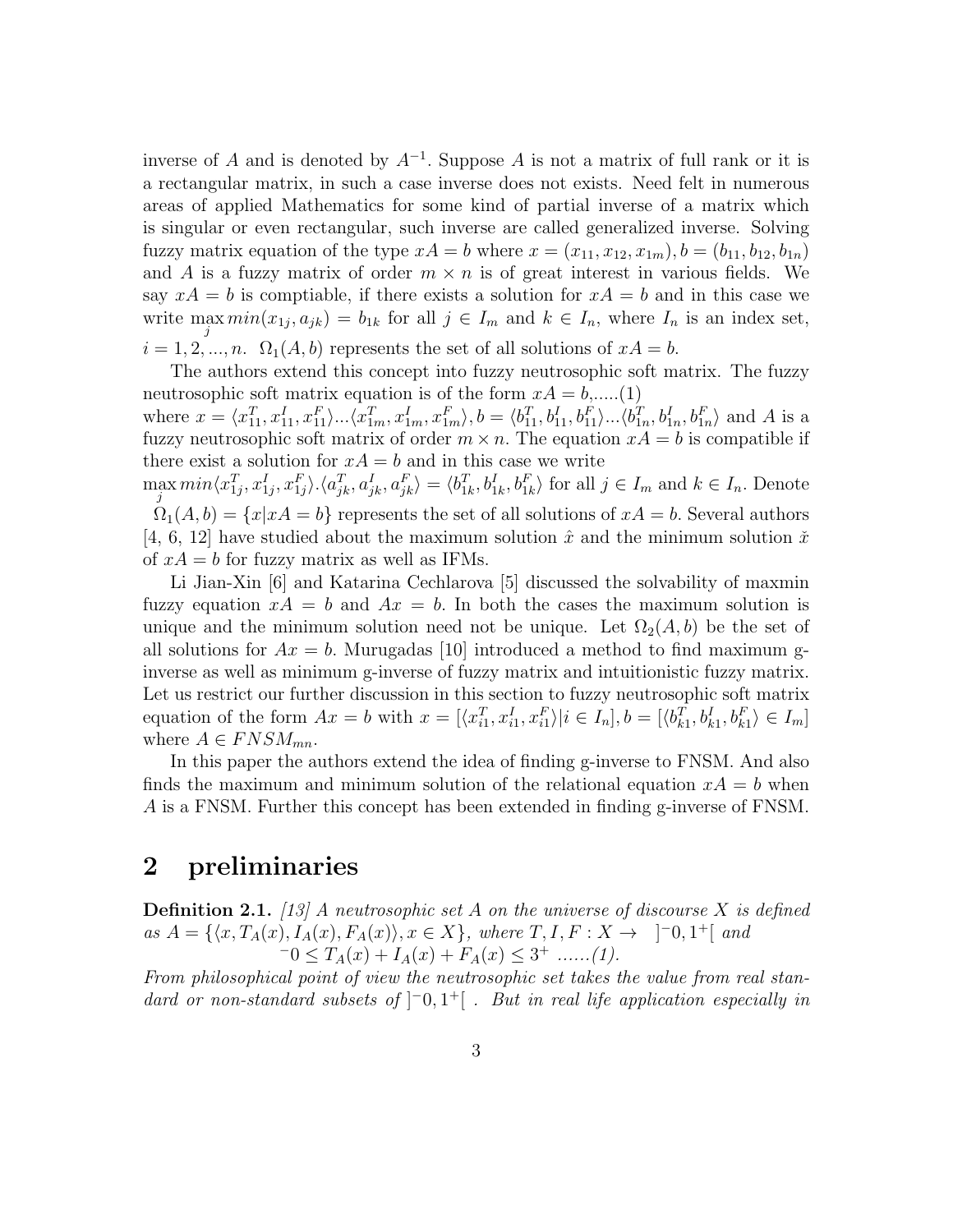scientific and Engineering problems it is difficult to use neutrosophic set with value from real standard or non-standard subset of  $\vert \bar{=}0,1^+ \vert$  . Hence we consider the neutrosophic set which takes the value from the subset of [0, 1].

Therefore we can rewrite the equation (1) as

 $0 \leq T_A(x) + I_A(x) + F_A(x) \leq 3.$ 

In short an element  $\tilde{a}$  in the neutrosophic set A, can be written as  $\tilde{a} = \langle a^T, a^I, a^F \rangle$ , where  $a^T$  denotes degree of truth,  $a^I$  denotes degree of indeterminacy,  $a^F$  denotes degree of falsity such that  $0 \le a^T + a^I + a^F \le 3$ .

**Example 2.2.** Assume that the universe of discourse  $X = \{x_1, x_2, x_3\}$ , where  $x_1, x_2$ , and  $x_3$  characterises the quality, relaibility, and the price of the objects. It may be further assumed that the values of  $\{x_1, x_2, x_3\}$  are in [0, 1] and they are obtained from some investigations of some experts. The experts may impose their opinion in three components viz; the degree of goodness, the degree of indeterminacy and the degree of poorness to explain the characteristics of the objects. Suppose  $A$  is a Neutrosophic Set (NS) of X, such that  $A = \{\langle x_1, 0.4, 0.5, 0.3 \rangle, \langle x_2, 0.7, 0.2, 0.4 \rangle, \langle x_3, 0.8, 0.3, 0.4 \rangle\},\$ where for  $x_1$  the degree of goodness of quality is 0.4, degree of indeterminacy of quality is 0.5 and degree of falsity of quality is 0.3 etc,.

**Definition 2.3.** [9] Let U be an initial universe set and E be a set of parameters. Let  $P(U)$  denotes the power set of U. Consider a nonempty set  $A, A \subseteq E$ . A pair  $(F, A)$  is called a soft set over U, where F is a mapping given by  $F : A \rightarrow P(U)$ .

**Definition 2.4.** [1] Let U be an initial universe set and E be a set of parameters. Consider a non empty set A,  $A \subseteq E$ . Let  $P(U)$  denotes the set of all fuzzy neutrosophic sets of U. The collection  $(F, A)$  is termed to be the Fuzzy Neutrosophic Soft Set (FNSS) over U, where F is a mapping given by  $F : A \rightarrow P(U)$ . Hereafter we simply consider A as FNSS over U instead of  $(F, A)$ .

**Definition 2.5.** [2] Let  $U = \{c_1, c_2, ... c_m\}$  be the universal set and E be the set of parameters given by  $E = \{e_1, e_2, ... e_n\}$ . Let  $A \subseteq E$ . A pair  $(F, A)$  be a FNSS over U. Then the subset of  $U \times E$  is defined by  $R_A = \{(u, e); e \in A, u \in F_A(e)\}\$  which is called a relation form of  $(F_A, E)$ . The membership function, indeterminacy membership function and non membership function are written by  $T_{R_A}: U \times E \to [0,1],$  $I_{R_A}: U \times E \to [0,1]$  and  $F_{R_A}: U \times E \to [0,1]$  where  $T_{R_A}(u,e) \in [0,1], I_{R_A}(u,e) \in$ [0, 1] and  $F_{R_A}(u, e) \in [0, 1]$  are the membership value, indeterminacy value and non membership value respectively of  $u \in U$  for each  $e \in E$ .

 $If [(T_{ij}, I_{ij}, F_{ij})] = [(T_{ij}(u_i, e_j), I_{ij}(u_i, e_j), F_{ij}(u_i, e_j)]$  we define a matrix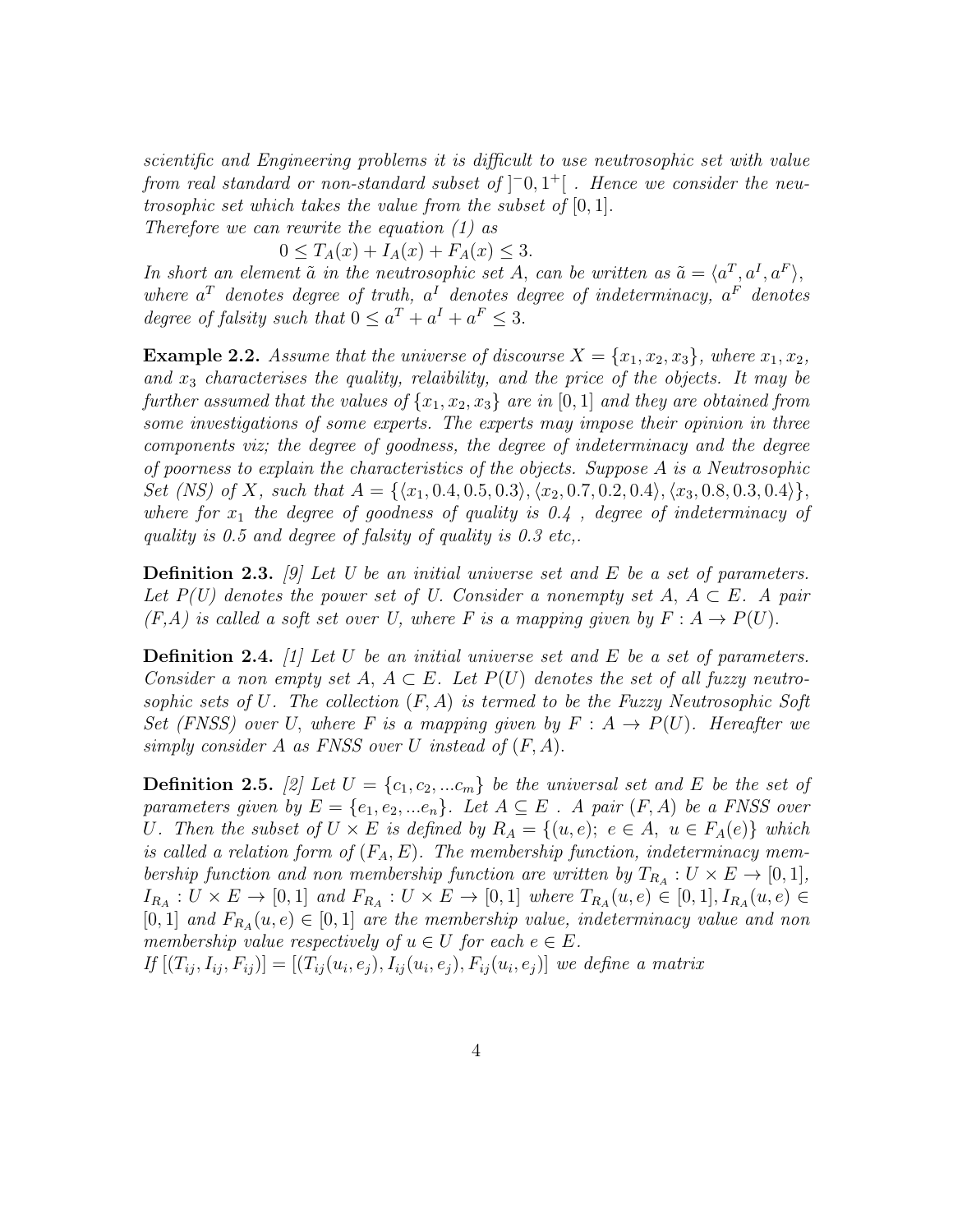$$
[\langle T_{ij}, I_{ij}, F_{ij} \rangle]_{m \times n} = \begin{bmatrix} \langle T_{11}, I_{11}, F_{11} \rangle & \langle T_{12}, I_{12}, F_{12} \rangle & \cdots & \langle T_{1n}, I_{1n}, F_{1n} \rangle \\ \langle T_{21}, I_{21}, F_{21} \rangle & \langle T_{22}, I_{22}, F_{22} \rangle & \cdots & \langle T_{2n}, I_{2n}, F_{2n} \rangle \\ \vdots & \vdots & \vdots & \vdots \\ \langle T_{m1}, I_{m1}, F_{m1} \rangle & \langle T_{m2}, I_{m2}, F_{m2} \rangle & \cdots & \langle T_{mn}, I_{mn}, F_{mn} \rangle \end{bmatrix}
$$

which is called an  $m \times n$  FNSM of the FNSS  $(F_A, E)$  over U.

**Definition 2.6.** Let  $U = \{c_1, c_2...c_m\}$  be the universal set and E be the set of parameters given by  $E = \{e_1, e_2, \dots e_n\}$ . Let  $A \subseteq E$ . A pair  $(F, A)$  be a fuzzy neutrosophic soft set. Then fuzzy neutrosophic soft set  $(F, A)$  in a matrix form as  $A_{m \times n} = (a_{ij})_{m \times n}$ or  $A = (a_{ij}), i = 1, 2, ..., j = 1, 2, ...n$  where

$$
(a_{ij}) = \begin{cases} (T(c_i, e_j), I(c_i, e_j), F(c_i, e_j)) & \text{if } e_j \in A \\ (0, 0, 1) & \text{if } e_j \notin A \end{cases}
$$

where  $T_j(c_i)$  represent the membership of  $c_i$ ,  $I_j(c_i)$  represent the indeterminacy of  $c_i$ and  $F_i(c_i)$  represent the non-membership of  $c_i$  in the FNSS  $(F, A)$ .

If we replace the identity element  $(0,0,1)$  by  $(0,1,1)$  in the above form we get FNSM of type-II.

#### FNSM of Type-I[14]

Let  $\mathcal{N}_{m \times n}$  denotes FNSM of order  $m \times n$  and  $\mathcal{N}_n$  denotes FNSM of order  $n \times n$ .

**Definition 2.7.** Let  $A = (\langle a_{ij}^T, a_{ij}^I, a_{ij}^F \rangle), B = (\langle b_{ij}^T, b_{ij}^I, b_{ij}^F \rangle) \in \mathcal{N}_{m \times n}$  the componentwise addition and componentwise multiplication is defined as  $A \oplus B = ( \sup \{a_{ij}^T, b_{ij}^T\}, \sup \{a_{ij}^I, b_{ij}^I\}, \inf \{a_{ij}^F, b_{ij}^F\}).$  $A \odot B = (inf\{a_{ij}^T, \dot{b}_{ij}^T\}, \quad inf\{a_{ij}^I, b_{ij}^I\}, \quad supp\{a_{ij}^F, \dot{b}_{ij}^F\}).$ 

**Definition 2.8.** Let  $A \in \mathcal{N}_{m \times n}$ ,  $B \in \mathcal{N}_{n \times p}$ , the composition of A and B is defined as

$$
A \circ B = \left( \sum_{k=1}^{n} (a_{ik}^{T} \wedge b_{kj}^{T}), \sum_{k=1}^{n} (a_{ik}^{I} \wedge b_{kj}^{I}), \prod_{k=1}^{n} (a_{ik}^{F} \vee b_{kj}^{F}) \right)
$$

equivalently we can write the same as

$$
= \left( \bigvee_{k=1}^{n} (a_{ik}^{T} \wedge b_{kj}^{T}), \quad \bigvee_{k=1}^{n} (a_{ik}^{I} \wedge b_{kj}^{I}), \quad \bigwedge_{k=1}^{n} (a_{ik}^{F} \vee b_{kj}^{F}) \right).
$$

The product  $A \circ B$  is defined if and only if the number of columns of A is same as the number of rows of  $B$ . A and  $B$  are said to be conformable for multiplication. We shall use  $AB$  instead of  $A \circ B$ .

FNSM of Type-II[14]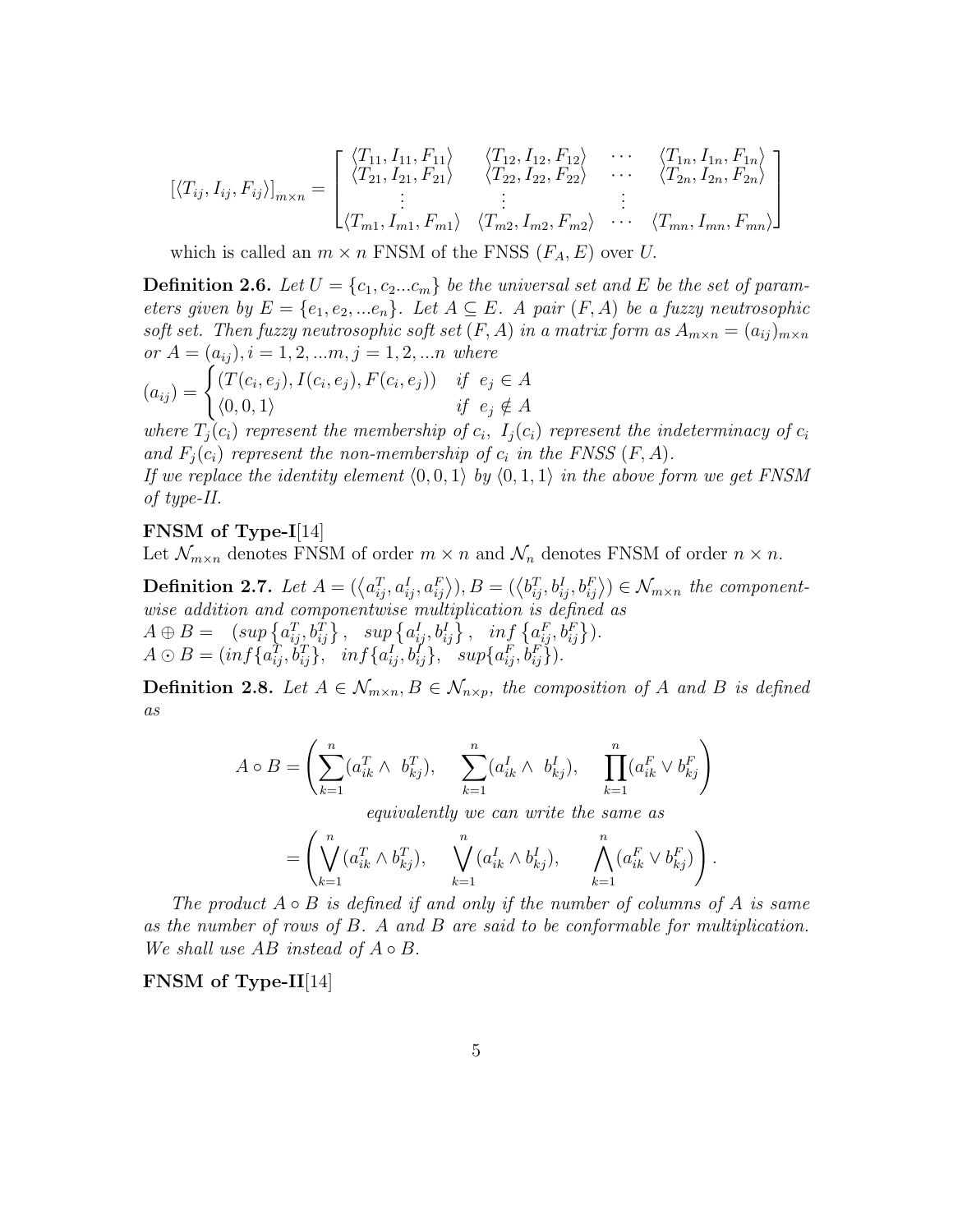**Definition 2.9.** Let  $A = (\langle a_{ij}^T, a_{ij}^I, a_{ij}^F \rangle), B = (\langle b_{ij}^T, b_{ij}^I, b_{ij}^F \rangle) \in \mathcal{N}_{m \times n}$ , the component wise addition and component wise multiplication is defined as  $A \oplus B = \left( \langle \sup \{a_{ij}^T, b_{ij}^T\} \right), \quad \inf \left\{a_{ij}^I, b_{ij}^I\right\}, \quad \inf \left\{a_{ij}^F, b_{ij}^F\right\} \rangle.$  $A \odot B = (\langle \inf \{a_{ij}^T, \dot{b}_{ij}^T\}, \mathcal{S} \text{supp}\{a_{ij}^T, \dot{b}_{ij}^T\}, \mathcal{S} \text{supp}\{a_{ij}^F, \dot{b}_{ij}^F\} ).$ 

Analogous to FNSM of type-I, we can define FNSM of type -II in the following way

**Definition 2.10.** Let  $A = (\langle a_{ij}^T, a_{ij}^I, a_{ij}^F \rangle) = (a_{ij}) \in \mathcal{N}_{m \times n}$  and  $B = (\langle b_{ij}^T, b_{ij}^I, b_{ij}^F \rangle) =$  $(b_{ij}) \in \mathcal{F}_{n \times p}$  the product of A and B is defined as

$$
A * B = \left(\sum_{k=1}^{n} \left\langle a_{ik}^T \wedge b_{kj}^T \right\rangle, \quad \prod_{k=1}^{n} \left\langle a_{ik}^I \vee b_{kj}^I \right\rangle, \quad \prod_{k=1}^{n} \left\langle a_{ik}^F \vee b_{kj}^F \right\rangle\right)
$$

equivalently we can write the same as

$$
= \left( \bigvee_{k=1}^n \left\langle a_{ik}^T \wedge b_{kj}^T \right\rangle, \bigwedge_{k=1}^n \left\langle a_{ik}^I \vee b_{kj}^I \right\rangle, \bigwedge_{k=1}^n \left\langle a_{ik}^F \vee b_{kj}^F \right\rangle \right).
$$

the product  $A * B$  is defined if and only if the number of columns of A is same as the number of rows of B. A and B are said to be conformable for multiplication.

### 3 Main results

**Definition 3.1.**  $A \in N_{m \times n}$  is said to be regular if there exists  $X \in N_{n \times m}$  such that  $AXA = A.$ 

**Definition 3.2.** If A and X are two FNSM of order  $m \times n$  satisfies the relation  $AXA = A$ , then X is called a generalized inverse (g-inverse) of A which is denoted by  $A^-$ . The g-inverse of an FNSM is not necessarily unique. We denote the set of all g-inverse by  $A\{1\}$ .

**Definition 3.3.** Any element  $\hat{x} \in \Omega_1(A, b)$  is called a maximal solution if for all  $x \in \Omega_1(A, b), x \geq \hat{x}$  implies  $x = \hat{x}$ . That is elements  $x, \hat{x}$  are component wise equal.

**Definition 3.4.** Any element $\check{x} \in \Omega_1(A, b)$  is called a minimal solution if for all  $x \in \Omega_1(A, b), x \leq \tilde{x}$  implies  $x = \tilde{x}$ . That is elements  $x, \tilde{x}$  are component wise equal.

**Lemma 3.5.** Let  $xA = b$  as defined in eqn (1). If  $\langle \max_{j} a_{jk}^T, \max_{j} a_{jk}^I, \min_{j} a_{jk}^F \rangle <$  $\langle b_{1k}^T, b_{1k}^I, b_{1k}^F \rangle$  for some  $k \in I_n$ , then  $\Omega_1(A, b) = \phi$ .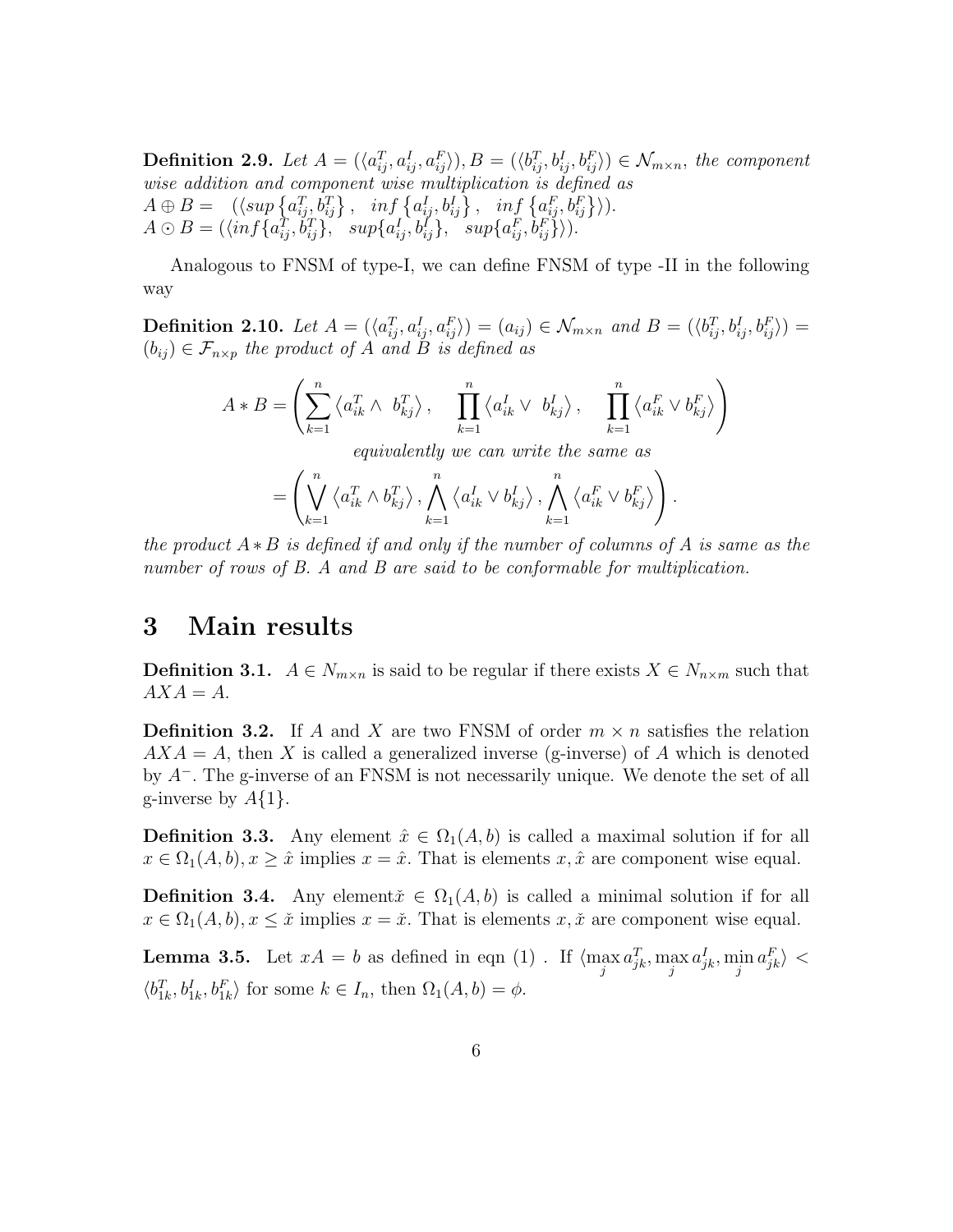**Proof:** If  $\langle \max a_{jk}^T, \max a_{jk}^T, \min a_{jk}^F \rangle < \langle b_{1k}^T, b_{1k}^T, b_{1k}^F \rangle$  for some k, then  $j \qquad J^{\kappa} \qquad j \qquad J^{\kappa} \qquad j$  $min\{\langle x_{1j}^T, x_{1j}^I, x_{1j}^F\rangle, \langle a_{jk}^T, a_{jk}^I, a_{jk}^F\rangle\} \leq \langle a_{jk}^T, a_{jk}^I, a_{jk}^F\rangle \leq \langle \max_j a_{jk}^T, \max_j a_{jk}^I, \min_j a_{jk}^F\rangle$  $\leq \langle b_{1k}^T, b_{1k}^I, b_{1k}^F \rangle$ Hence  $\max_j min\{\langle x_{1j}^T, x_{1j}^I, x_{1j}^F \rangle, \langle a_{jk}^T, a_{jk}^I, a_{jk}^F \rangle\} < \langle b_{1k}^T, b_{1k}^I, b_{1k}^F \rangle$  $1<sub>k</sub>$ ⟩. Therefore, no values of x satisfy the equation  $xA = b$ . Hence  $\Omega(A, b) = \phi$ .

**Theorem 3.6.** For the equation  $xA = b, \Omega_1(A, b) \neq \varphi$  if and only if  $\hat{x} = [\langle \hat{x}_{1j}^T, \hat{x}_{1j}^I, \hat{x}_{1j}^F \rangle | j \in \varphi]$  $I_m$ ] defined as  $\langle \hat{x}_{1j}^T, \hat{x}_{1j}^T, \hat{x}_{1j}^F \rangle = \langle min\sigma(a_{jk}^T, b_{1k}^T), min\sigma'(a_{jk}^I, b_{1k}^I), max\sigma''(a_{jk}^F, b_{1k}^F) \rangle$ where

$$
\sigma(a_{jk}^T, b_{1k}^T) = \begin{cases} b_{1k}^T & \text{if} \quad a_{jk}^T > b_{1k}^T \\ 1 & \text{otherwise} \end{cases}
$$

$$
\sigma'(a_{jk}^I, b_{jk}^I) = \begin{cases} b_{1k}^I & \text{if} \quad a_{jk}^I > b_{1k}^I \\ 1 & \text{otherwise} \end{cases}
$$

$$
\sigma''(a_{jk}^F, b_{1k}^F) = \begin{cases} b_{1k}^F & \text{if} \quad a_{jk}^F < b_{1k}^F \\ 0 & \text{otherwise} \end{cases}
$$

is the maximum solution of  $xA = b$ 

**Proof:** If  $\Omega_1(A, b) \neq \emptyset$ , then  $\hat{x}$  is a solution of  $xA = b$ . For if  $\hat{x}$  is not a solution, then  $\hat{x}A \neq b$  and therefore  $\max_j min \langle \hat{x}_{1j}^T, \hat{x}_{1j}^F, \hat{x}_{1j}^F \rangle \langle a_{jk}^T, a_{jk}^I, a_{jk}^F \rangle \neq \langle b_{1k_0}^T, b_{1k_0}^F, b_{1k_0}^F \rangle$  for at least one  $k_0 \in I_n$ . By the Definition of  $\langle \hat{x}_{1j}^T, \hat{x}_{1j}^I, \hat{x}_{1j}^F \rangle, \langle \hat{x}_{1j}^T, \hat{x}_{1j}^I, \hat{x}_{1j}^F \rangle \le \langle b_{1k}^T, b_{1k}^I, b_{1k}^F \rangle$  for each k and so  $\langle \hat{x}_{1j}^T, \hat{x}_{1j}^I, \hat{x}_{1j}^F \rangle \leq \langle b_{1k_0}^T, b_{1k_0}^I, b_{1k_0}^F \rangle.$ Therefore,  $\langle \hat{x}_{1j}^T, \hat{x}_{1j}^I, \hat{x}_{1j}^F \rangle \langle a_{jk}^T, a_{jk}^I, a_{jk}^F \rangle \langle a_{jk}^F, a_{jk}^F \rangle \langle b_{1k_0}^T, b_{1k_0}^I, b_{1k_0}^F \rangle$  $\langle \max_{j} a_{jk}^T, \max_{j} a_{jk}^T, \min_{j} a_{jk}^F \rangle < \langle b_{1k_0}^T, b_{1k_0}^T, b_{1k_0}^F \rangle$  for some  $k_0$  by our assumption. Hence by Lemma 3.5  $\Omega_1(A, b) = \phi$ . which is a contradiction. Hence  $\hat{x}$  is a solution. Let us prove that  $\hat{x}$  is the maximum one. If possible let us assume that  $\hat{y}$  is another solution such that  $\hat{y} \geq \hat{x}$  that is  $\langle y_{1j_0}^T, y_{1j_0}^I, y_{1j_0}^F \rangle > \langle \hat{x}_{1j_0}^T, \hat{x}_{1j_0}^I, \hat{x}_{1j_0}^F \rangle$  for at least one jo. Therefore, by the definition of  $\langle \hat{x}_{1j_0}^T, \hat{x}_{1j_0}^I, \hat{x}_{1j_0}^F \rangle$ ,  $\langle y_{1j_0}^T, y_{1j_0}^I, y_{1j_0}^F \rangle > \langle min\sigma(a_{j_0k}^T, b_{1k}^T), min\sigma'(a_{j_0k}^I, b_{1k}^I), max\sigma''(a_{j_0k}^F, b_{1k}^F) \rangle$ Since  $\Omega(A, b) \neq \phi$ , by the Lemma 3.5  $\langle \max_{j} a_{jk}^T, \max_{j} a_{jk}^T, \min_{j} a_{jk}^F \rangle \ge \langle b_{1k_0}^T, b_{1k_0}^T, b_{1k_0}^F \rangle$  for each  $k_0$ . Hence  $\langle b_{1k_0}^T, b_{1k_0}^T, b_{1k_0}^T \rangle \neq \langle \max_j min(y_j^T, a_{jk_0}^T), \max_j min(y_j^I, a_{jk_0}^I), \min_j max(y_j^F, a_{jk_0}^F) \rangle$ 

which is a contradiction to our assumption that  $y \in \Omega_1(A, b)$ .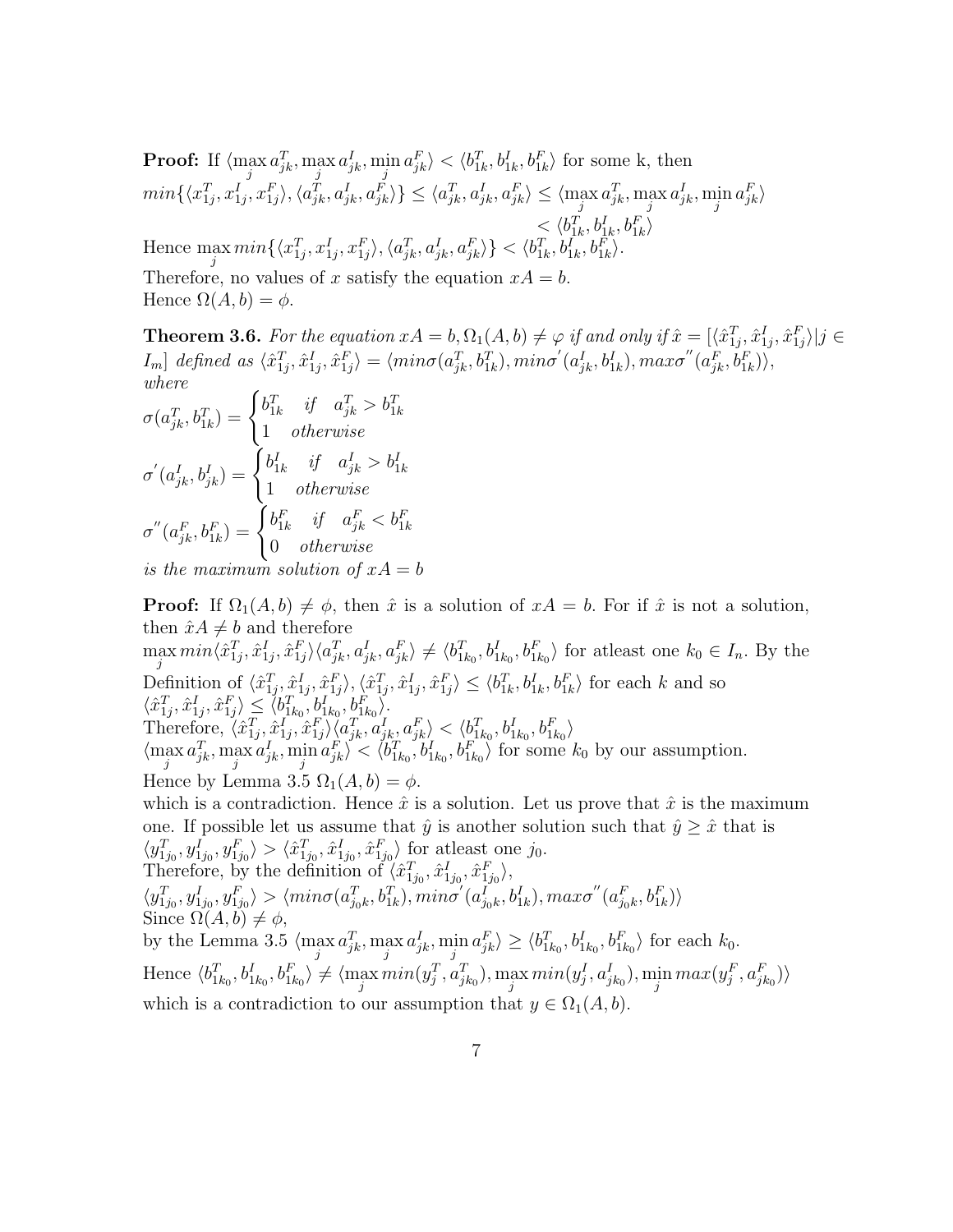Therefore  $\hat{x}$  is the maximum solution.

The converse part is trivial.

If the relational equation is the form  $Ax = b$ .....(2)

where A is an fuzzy neutrosophic soft matrix of order  $m \times n$ ,

 $x = (\langle x_{11}^T, x_{11}^I, x_{11}^F, \dots, \langle x_{1n}^T, x_{1n}^I, x_{1n}^F \rangle)^T$ ,  $b = (\langle b_{11}^T, b_{11}^I, b_{11}^F, \dots, \langle b_{1m}^T, b_{1m}^I, b_{1m}^F \rangle)^T$  we can prove the following Lemma and Theorem in similar fashion. Let  $\Omega_2(A, b)$  be the set all solution of the relational equation  $Ax = b$ .

**Definition 3.7.** Any element  $\hat{x} \in \Omega_2(A, b)$  is called a maximal solution if for all  $x \in \Omega_2(A, b), x \geq \hat{x}$  implies  $x = \hat{x}$ . That is elements  $x, \hat{x}$  are component wise equal.

**Definition 3.8.** Any element  $\check{x} \in \Omega_2(A, b)$  is called a minimal solution if for all  $x \in \Omega_2(A, b), x \leq \tilde{x}$  implies  $x = \tilde{x}$ . That is elements  $x, \tilde{x}$  are component wise equal.

**Lemma 3.9.** Let  $Ax = b$  as defined in (2). If  $\langle \max_i a_{ki}^T, \max_i a_{ki}^I, \min_i a_{ki}^F \rangle < \langle b_{ki}^T, b_{ki}^I, b_{ki}^F \rangle$  for some  $k \in I_m$ , then  $\Omega_2(A, b) = \phi$ .

**Theorem 3.10.** For the equation 
$$
Ax = b
$$
,  $\Omega_2(A, b) \neq \phi$  if only if  
\n
$$
\hat{x} = [\langle \hat{x}_{j1}^T, \hat{x}_{j1}^L, \hat{x}_{j1}^F \rangle | j \in I_n] defined as
$$
\n
$$
\langle \hat{x}_{j1}^T, \hat{x}_{j1}^L, \hat{x}_{j1}^F \rangle = \langle \min \sigma(a_{ki}^T, b_{k1}^T), \min \sigma'(a_{ki}^L, b_{k1}^L), \max \sigma'(a_{ki}^F, b_{k1}^F) \rangle,
$$
\nwhere  
\n
$$
\sigma(a_{ki}^T, b_{k1}^T) = \begin{cases} b_{k1}^T & \text{if } a_{ki}^T > b_{k1}^T \\ 1 & \text{otherwise} \end{cases}
$$
\n
$$
\sigma'(a_{ki}^L, b_{k1}^L) = \begin{cases} b_{k1}^L & \text{if } a_{ki}^L > b_{k1}^L \\ 1 & \text{otherwise} \end{cases}
$$
\n
$$
\sigma''(a_{ki}^F, b_{k1}^F) = \begin{cases} b_{1k}^F & \text{if } a_{ki}^F < b_{k1}^F \\ 0 & \text{otherwise} \end{cases}
$$
\nis the maximum solution of  $Ax = b$ .

Example 3.11. Let  $A=$  $\begin{bmatrix} \langle 0.5 & 0.6 & 0.2 \rangle & \langle 0.7, 0.5, 0.1 \rangle \end{bmatrix}$  $\langle 0.2 \quad 0.3 \quad 0.5 \rangle \quad \langle 0.6, 0.4, 0 \rangle$ ] and  $b = [\langle 0.2, 0.3, 0.5 \rangle \ \langle 0.5, 0.3, 0.1 \rangle]$ then we can find  $\hat{x} = [\langle \hat{x}_{11}^T, \hat{x}_{11}^I, \hat{x}_{11}^F \rangle, \langle \hat{x}_{12}^T, \hat{x}_{12}^I, \hat{x}_{12}^F \rangle]$  in  $xA = b$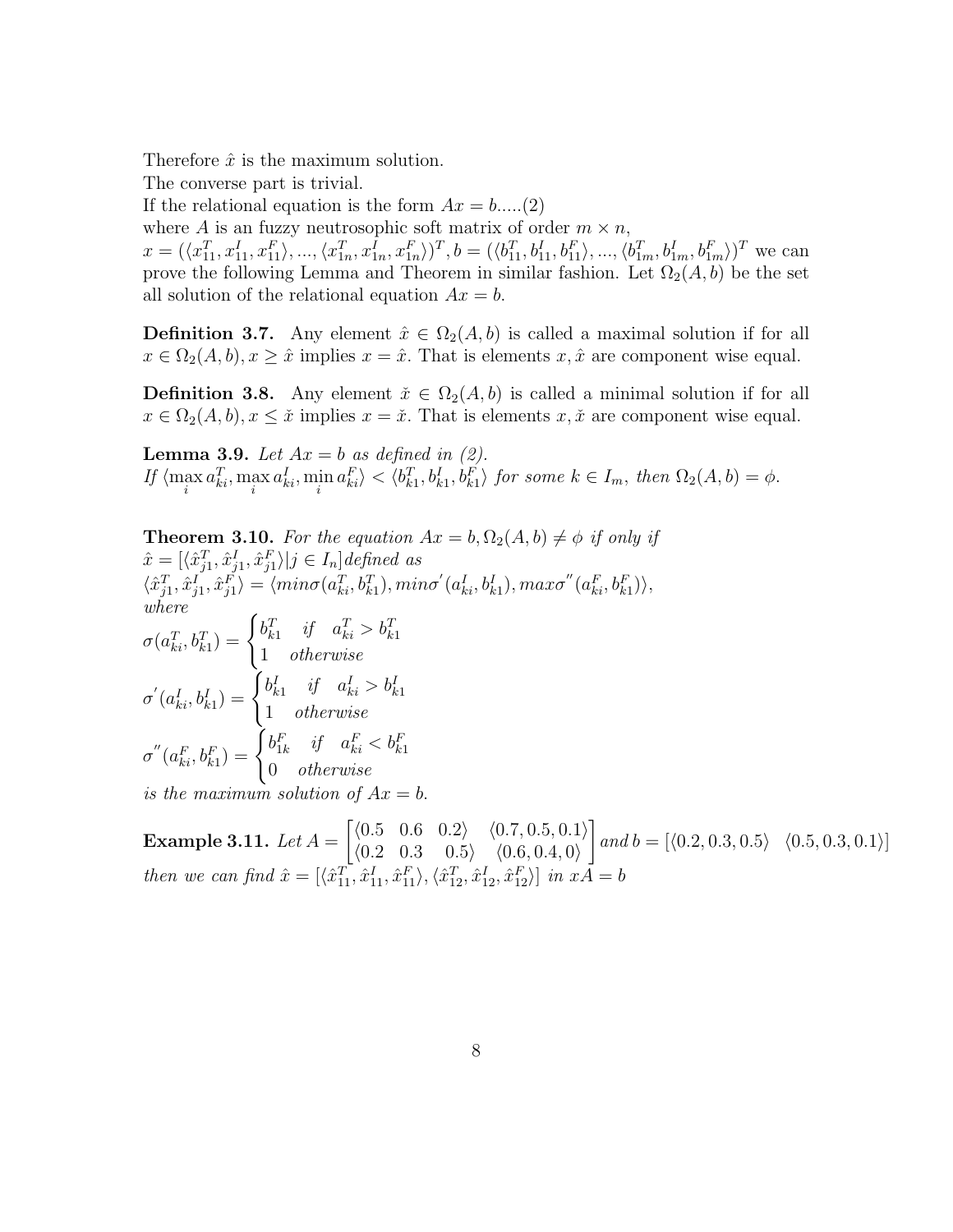$$
\langle \hat{x}_{11}^T, \hat{x}_{11}^I, \hat{x}_{11}^F \rangle = \langle \min_k \sigma(a_{1k}^T, b_{1k}^T), \min_k \sigma'(a_{1k}^I, b_{1k}^I), \max_k \sigma''(a_{1k}^F, b_{1k}^F) \rangle \n= \langle \min_k(0.2, 0.5), \min_k(0.3, 0.3), \max_k(0.5, 0) \rangle \n= \langle 0.2, 0.3, 0.5 \rangle \langle \hat{x}_{12}^T, \hat{x}_{12}^I, \hat{x}_{12}^F \rangle = \langle \min_k \sigma(a_{2k}^T, b_{1k}^T), \min_k \sigma'(a_{2k}^I, b_{1k}^I), \max_k \sigma''(a_{2k}^F, b_{1k}^F) \rangle \n= \langle \min_k(1, 0.5), \min_k(1, 0.3), \max_k(0, 0.1) \rangle \n= \langle 0.5, 0.3, 0.1 \rangle
$$

Then clearly

 $(\langle 0.2, 0.3, 0.5 \rangle \langle 0.5, 0.3, 0.1 \rangle)$  $\left[ \langle 0.5 \quad 0.6 \quad 0.2 \rangle \langle 0.7, 0.5, 0.1 \rangle \right]$  $\langle 0.2 \quad 0.3 \quad 0.5 \rangle \langle 0.6, 0.4, 0 \rangle$ ]  $= (\langle 0.2, 0.3, 0.5 \rangle \langle 0.5, 0.3, 0.1 \rangle)$ To get the minimal solution  $\bar{x}$  of  $xA = b$  we follow the procedure as followed for fuzzy neutrosophic soft matrix equation.

Step.1 Determine the sets  $J_k(\hat{x}) = \{ j \in I_m | min(\langle \hat{x}_{1j}^T, \hat{x}_{1j}^I, \hat{x}_{1j}^F \rangle, \langle a_{jk}^T, a_{jk}^I, a_{jk}^F \rangle) = b_{1k}^T \}$ for all  $k \in I_n$ . Construct their cartesian product  $J(\hat{x}) = J_1(\hat{x}) \times J_2(\hat{x}) \times ... \times J_n(\hat{x})$ .

**Step.2** Denote the elements of  $J(\hat{x})$ , by  $\beta = [\beta_k / k \in I_n]$ . For each  $\beta \in J(\hat{x})$  and each  $j \in I_m$ , determine the set  $k(\beta, j) = \{k \in I_m | \beta_k = j\}.$ 

**Step.3** For each  $\beta \in J(\hat{x})$  generate the n-tuple  $g(\beta) = g_i(\beta) | j \in I_m$ , where  $g_j(\beta) =$  $\Gamma$  $\int$  $\overline{a}$  $\max_{k(\beta,j)} \langle b_{1k}^T, b_{1k}^I, b_{1k}^F \rangle$  if  $k(\beta, j) \neq 0$  $\langle 0, 0, 1 \rangle$  otherwise

**Step.4** From all the m-tuples  $g(\beta)$  generated in step.3, select only the minimal one by pairwise comparison. The resulting set of n-tuples is the minimal solution of the reduced form of equation  $xA = b$ .

Example 3.12. Let us find the minimal solution to the linear equation given in Example 3.11 using the maximal solution  $\hat{x}$ **Step 1.** To determine  $J_k(\hat{x})$  for  $k = 1, 2$ .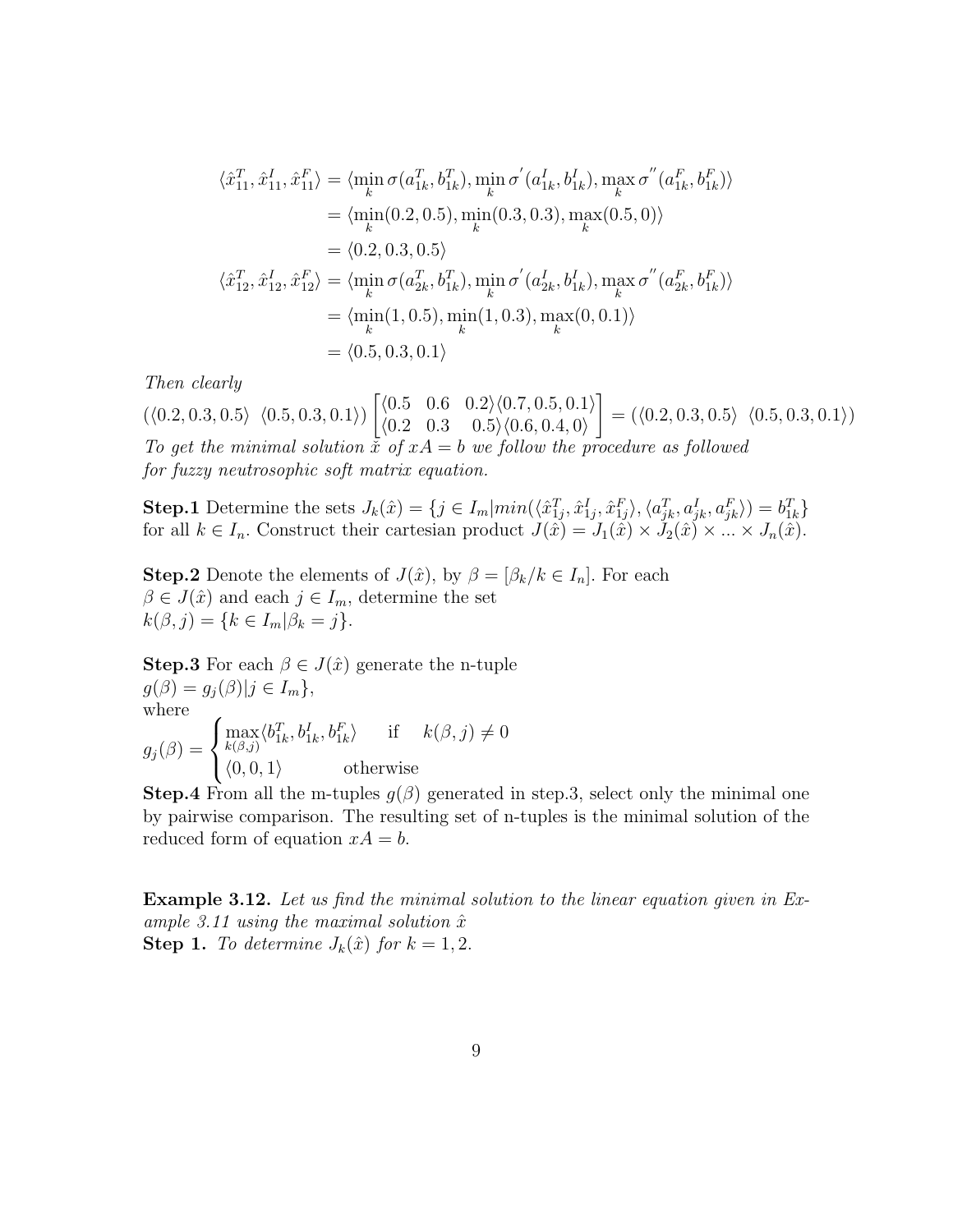$$
J_1(\hat{x}) = \{j = 1, 2 | min(\langle x_{1j}^T, x_{1j}^I, x_{1j}^F \rangle, \langle a_{jk}^T, a_{jk}^I, a_{jk}^F \rangle) = \langle b_{1k}^T, b_{1k}^I, b_{1k}^F \rangle\}
$$
  
= {min{ (0.2, 0.3, 0.5) (0.5, 0.6, 0.2) }, min{ (0.5, 0.3, 0.1) (0.2, 0.3, 0.5) } }  
= \langle 0.2, 0.3, 0.5 \rangle = \{1, 2\}  
J\_2(\hat{x}) = {min{\ (0.2, 0.3, 0.5) (0.7, 0.5, 0.1) }, min{\ (0.5, 0.3, 0.1) (0.6, 0.4, 0) } }  
= \langle 0.5, 0.3, 0.1 \rangle  
= \{2\}

Therefore  $J_k(\hat{x}) = J_1(\hat{x}) \times J_2(\hat{x}) = \{1, 2\} \times \{2\} = \{(1, 2, (2, 2))\} = \beta$ **Step 2:** To determine the sets  $K(\beta, j)$  for each  $\beta = J_k(\hat{x})$  and for each j=1,2. For  $\beta = (1, 2)$  $K(\beta, 1) = \{k = 1, 2 | \beta_k = 1\} = \{1\}$  $K(\beta, 2) = \{k = 1, 2 | \beta_k = 2\} = \{2\}$ For  $\beta = (2, 2)$  $K(\beta, 1) = \{k = 1, 2 | \beta_k = 1\} = \{\varphi\}$  $K(\beta, 2) = \{k = 1, 2 | \beta_k = 2\} = \{1, 2\}$ Thus the sets  $K(\beta, j)$  for each  $\beta \in J(\hat{x})$  and  $j = 1, 2$  are listed in the following table.  $K\{\beta,j\}$  1  $K$  $(1, 2)$   $\{1\}$   $\{2\}$  $(2, 2)$   $\{\phi\}$   $\{1, 2\}$ **Step 3.** For each  $\beta \in J(\hat{x})$  we generate the tuples  $g(\beta)$ For  $\beta = (1, 2)$  $g_1(\beta) =$  $\sqrt{ }$  $\int$  $\overline{a}$  $\max_{k \in k(\beta,1)} \langle 0.2, 0.3, 0.5 \rangle$  if  $k(\beta,1) \neq \emptyset$  $\langle 0, 0, 1 \rangle$  otherwise  $= \langle 0.2, 0.3, 0.5 \rangle$  $g_2(\beta) = (0.5, 0.3, 0.1)$ For  $\beta = (2, 2)$  $g_1(\beta) = \langle 0, 0, 1 \rangle$  $g_2(\beta) = (0.5, 0.3, 0.1)$ Therefore we can get the following table for  $\beta$ 

|        | $q(\beta)$                                              |
|--------|---------------------------------------------------------|
| (1, 2) | (0.2, 0.3, 0.5), (0.5, 0.3, 0.1)                        |
| (2, 2) | $\langle 0,0,1 \rangle$ , $\langle 0.5,0.3,0.1 \rangle$ |

Out of which  $(\langle 0, 0, 1 \rangle, \langle 0.5, 0.3, 0.1 \rangle)$  is the minimal one. And also it satisfy  $xA = b$  that is  $\hat{x} = (\langle 0, 0, 1 \rangle, \langle 0.5, 0.3, 0.1 \rangle)$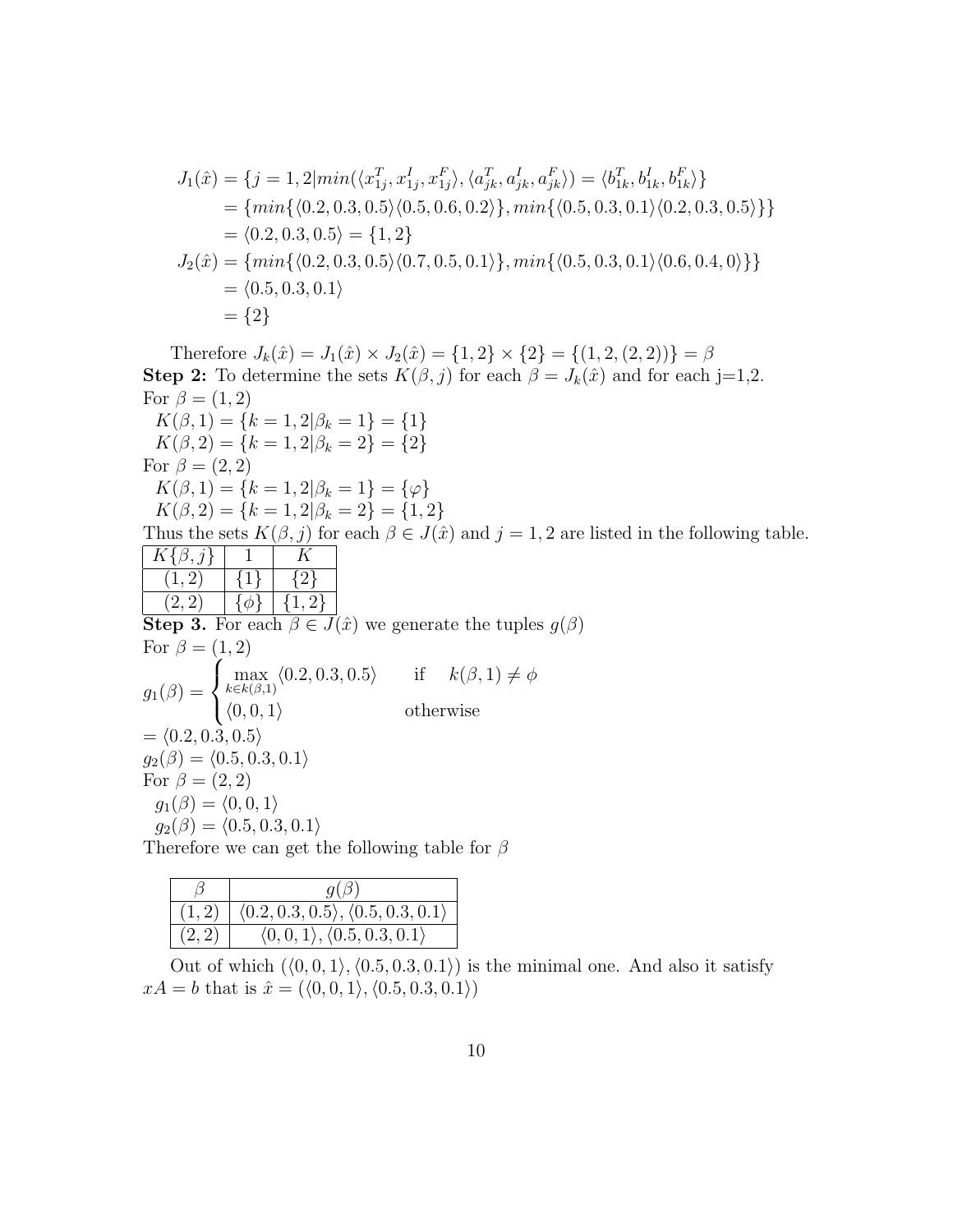Using the same method we have followed, one can find the g-inverse of a fuzzy neutrosophic soft matrix if it exits.

Example 3.13. Let  $A =$  $\left[ \langle 1, 1, 0 \rangle \right] \langle 1, 1, 0 \rangle$  $\langle 1, 1, 0 \rangle \quad \langle 0, 0, 1 \rangle$ ] . To find the g-inverse, set  $AXA = A$ and  $AX = B$  so that  $BA = A$ , where  $X =$  $\left[ \langle x_{11}^T, x_{11}^I, x_{11}^F \rangle \right] \langle x_{12}^T, x_{12}^I, x_{12}^F \rangle$  $\langle x^T_{21}, x^I_{21}, x^F_{21} \rangle \quad \langle x^T_{22}, x^I_{22}, x^F_{22} \rangle$ ] and  $B =$  $\left[ \langle b_{11}^T, b_{11}^I, b_{11}^F \rangle \right] \langle b_{12}^T, b_{12}^I, b_{12}^F \rangle$  $\langle b_{21}^T, b_{21}^I, b_{21}^F \rangle \quad \langle b_{22}^T, b_{22}^I, b_{22}^F \rangle$ ] . To find  $B$  and  $X$ :  $(\langle b_{11}^T, b_{11}^I, b_{11}^F \rangle, \langle b_{12}^T, b_{12}^I, b_{12}^F \rangle)$  $\left[ \langle 1, 1, 0 \rangle \right] \langle 1, 1, 0 \rangle$  $\langle 1, 1, 0 \rangle$   $\langle 0, 0, 1 \rangle$ ]  $= (\langle 1, 1, 0 \rangle, \langle 1, 1, 0 \rangle)$  $\langle b_{11}^T, b_{11}^I, b_{11}^F \rangle = \langle \min_k \sigma(a_{1k}, b_{1k}), \min_k \sigma'(a_1^T) \rangle$  $\sum_{1k}^{\prime}, b_{1k}^{\prime}, \sum_{k}^{\prime}, \max_{k} \sigma^{''}(a_1^{''})$  $\langle \mathbf{x}_1^{\prime\prime},\mathbf{b}_{1k}^{\prime\prime}\rangle\rangle=\langle 1,1,0\rangle$  $\langle b_{12}^T, b_{12}^I, b_{12}^F \rangle = \langle \min_k \sigma(a_{2k}, b_{2k}), \min_k \sigma'(a_2^T) \rangle$  $a'_{2k}, b'_{2k}), \max_{k} \sigma^{''}(a''_{2})$  $\langle \psi_{2k}^{\prime},b_{2k}^{\prime\prime}\rangle\rangle=\langle 1,1,0\rangle$  $Take \left( \langle b_{21}^{T}, b_{21}^{I}, b_{21}^{F} \rangle, \langle b_{22}^{T}, b_{22}^{I}, b_{22}^{F} \rangle \right)$  $\left[ \langle 1, 1, 0 \rangle \right] \langle 1, 1, 0 \rangle$  $\langle 1, 1, 0 \rangle$   $\langle 0, 0, 1 \rangle$ ]  $= (\langle 1, 1, 0 \rangle, \langle 0, 0, 1 \rangle)$  $\langle b_{21}^T, b_{21}^I, b_{21}^F \rangle = \langle \min_k \sigma_{1k}, b_{2k} \rangle, \min_k(\sigma'_1)$  $\sum'_{1k}$ ,  $b'_{2k}$ ),  $\max_k(\sigma''_1)$  $\langle u_{1k}^{\prime\prime},b_{2k}^{\prime\prime}\rangle\rangle=\langle 0,0,1\rangle$  $\langle b_{22}^T, b_{22}^I, b_{22}^F \rangle = \langle \min_k(\sigma_{2k}, b_{2k}), \min_k(\sigma'_2) \rangle$  $\mathcal{L}_{2k}^{\prime}, \mathcal{b}_{2k}^{\prime}), \max_k(\sigma_2^{\prime\prime})$  $\langle \zeta_{2k}'',b_{2k}''\rangle\rangle = \langle 1,1,0\rangle$ Therefore  $\hat{B} = \begin{bmatrix} \langle 1, 1, 0 \rangle & \langle 1, 1, 0 \rangle \\ \langle 0, 0, 1 \rangle & \langle 1, 1, 0 \rangle \end{bmatrix}$  $\langle 0, 0, 1 \rangle$   $\langle 1, 1, 0 \rangle$ ] which satisfy  $BA = A$ The  $AX = B$  becomes  $\tau$ 

$$
\begin{bmatrix}\n\langle 1,1,0 \rangle & \langle 1,1,0 \rangle \\
\langle 0,0,1 \rangle & \langle 1,1,0 \rangle\n\end{bmatrix}\n\begin{bmatrix}\n\langle x_{11}^T, x_{11}^I, x_{11}^F \rangle & \langle x_{12}^T, x_{12}^I, x_{12}^F \rangle \\
\langle x_{21}^T, x_{21}^I, x_{21}^I, x_{22}^F \rangle & \langle x_{22}^T, x_{22}^I, x_{22}^F \rangle\n\end{bmatrix} = \n\begin{bmatrix}\n\langle 1,1,0 \rangle & \langle 1,1,0 \rangle \\
\langle 0,0,1 \rangle & \langle 1,1,0 \rangle\n\end{bmatrix}
$$
\n
$$
\langle x_{11}^T, x_{11}^I, x_{11}^F \rangle = \langle \min_k(\sigma_{k1}, b_{k1}), \min_k(\sigma_{k1}', b_{k1}^I), \max_k(\sigma_{k1}', b_{k1}^{\prime}) \rangle = \langle 0,0,1 \rangle
$$
\n
$$
\langle x_{12}^T, x_{12}^I, x_{12}^F \rangle = \langle \min_k(\sigma_{k1}, b_{k2}), \min_k(\sigma_{k1}', b_{k2}^I), \max_k(\sigma_{k1}', b_{k2}^{\prime}) \rangle = \langle 1,1,0 \rangle
$$
\n
$$
\langle x_{21}^T, x_{21}^I, x_{21}^F \rangle = \langle \min_k(\sigma_{k2}, b_{k1}), \min_k(\sigma_{k2}', b_{k1}^I), \max_k(\sigma_{k2}', b_{k1}^{\prime}) \rangle = \langle 1,1,0 \rangle
$$
\n
$$
\langle x_{22}^T, x_{22}^I, x_{22}^F \rangle = \langle \min_k(\sigma_{k2}, b_{k2}), \min_k(\sigma_{k2}', b_{k2}^I), \max_k(\sigma_{k2}', b_{k2}^{\prime}) \rangle = \langle 1,1,0 \rangle
$$
\n
$$
\langle x_{22}^T, x_{22}^I, x_{22}^F \rangle = \langle \min_k(\sigma_{k2}, b_{k2}), \min_k(\sigma_{k2}', b_{k2}^I), \max_k(\sigma_{k2}', b_{k2}^{\prime}) \rangle = \langle 1,1,0 \rangle
$$
\n<

To get the minimal solution: Let us find the minimum  $\hat{B}$  from  $\hat{B}A = A$  and using the minimum  $\hat{B}$  in  $AX = B$  we can find the minimum  $\hat{X}$ Consider  $\begin{bmatrix} \langle 1,1,0 \rangle & \langle 1,1,0 \rangle \\ \langle 0,0,1 \rangle & \langle 1,1,0 \rangle \end{bmatrix}$  $\langle 0, 0, 1 \rangle \quad \langle 1, 1, 0 \rangle$  $\left\{ \left( 1, 1, 0 \right) \middle| 1, 1, 0 \right\}$  $\langle 1, 1, 0 \rangle \quad \langle 0, 0, 1 \rangle$ ] =  $\left[ \langle 1, 1, 0 \rangle \right] \langle 1, 1, 0 \rangle$  $\langle 1, 1, 0 \rangle$   $\langle 0, 0, 1 \rangle$ ] . Step 1. Determine the set  $J_{ij}(B)$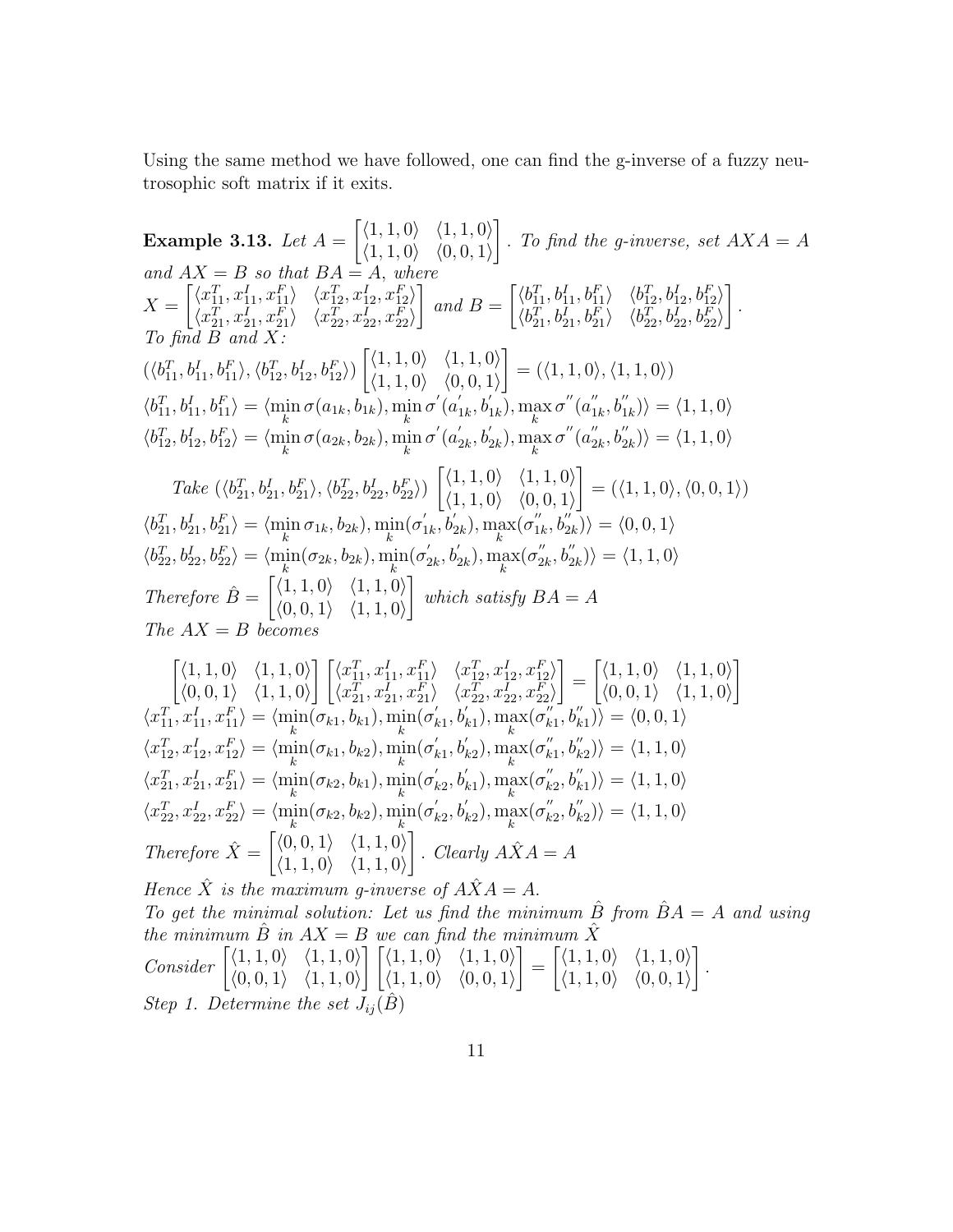$$
J_{11}(\hat{B}) = \{min\{\langle 1, 1, 0 \rangle, \langle 1, 1, 0 \rangle\}, min\{\langle 1, 1, 0 \rangle, \langle 1, 1, 0 \rangle\}\} = \langle 1, 1, 0 \rangle
$$
  
\n
$$
= \{\langle 1, 1, 0 \rangle, \langle 1, 1, 0 \rangle\} = \{1, 2\}
$$
  
\n
$$
J_{12}(\hat{B}) = \{min\{\langle 1, 1, 0 \rangle, \langle 1, 1, 0 \rangle\}, min\{\langle 1, 1, 0 \rangle, \langle 0, 0, 1 \rangle\}\} = \langle 1, 1, 0 \rangle
$$
  
\n
$$
= \{\langle 1, 1, 0 \rangle, \langle 0, 0, 1 \rangle\} = \{1\}
$$
  
\n
$$
J_{21}(\hat{B}) = \{min\{\langle 0, 0, 1 \rangle, \langle 1, 1, 0 \rangle\}, min\{\langle 1, 1, 0 \rangle, \langle 1, 1, 0 \rangle\}\} = \langle 1, 1, 0 \rangle
$$
  
\n
$$
= \{\langle 0, 0, 1 \rangle, \langle 1, 1, 0 \rangle\} = \{2\}
$$
  
\n
$$
J_{22}(\hat{B}) = \{min\{\langle 0, 0, 1 \rangle, \langle 1, 1, 0 \rangle\}, min\{\langle 1, 1, 0 \rangle, \langle 0, 0, 1 \rangle\}\} = \langle 0, 0, 1 \rangle
$$
  
\n
$$
= \{\langle 0, 0, 1 \rangle, \langle 0, 0, 1 \rangle\} = \{1, 2\}
$$
  
\nLet  $\beta_1 = J_{11}(\hat{B}) \times J_{12}(\hat{B}) = \{1, 2\} \times \{1\} = \{(1, 2), (2, 1)\}$   
\n $\beta_2 = J_{21}(\hat{B}) \times J_{22}(\hat{B}) = \{2\} \times \{1, 2\} = \{(2, 1), (2, 2)\}$   
\nStep 2. Determine the set  $K(\beta_k, j)$  for  $k = 1, 2$  and  $j = 1, 2$   
\nFor  $\beta_1 = ($ 

Writing the values in tabular form we get

| $(\beta_1, j)$ |           | $\cdot$   |
|----------------|-----------|-----------|
| (1,1)          | $\{1,2\}$ |           |
| (2,1)          | ${2}$     |           |
| $(\beta_2, j)$ |           | 2         |
|                |           |           |
| (2,1)          | $\{2\}$   | ${1}$     |
| (2, 2)         |           | $\{1,2\}$ |

**Step 3.** For each  $\beta_k$  let us generate the  $g(\beta_k)$  tuples For  $\beta_1 = (1, 1)$ 

 $g_1(\beta_1) = (1, 1)$  $g_1(\beta_1) = \max_{k \in K(\beta,1)} \{ \langle 1, 1, 0 \rangle, \langle 1, 1, 0 \rangle \} = \langle 1, 1, 0 \rangle$  $g_2(\beta_1) = \langle 0, 0, 1 \rangle$ For  $(\beta_1) = (2, 1)$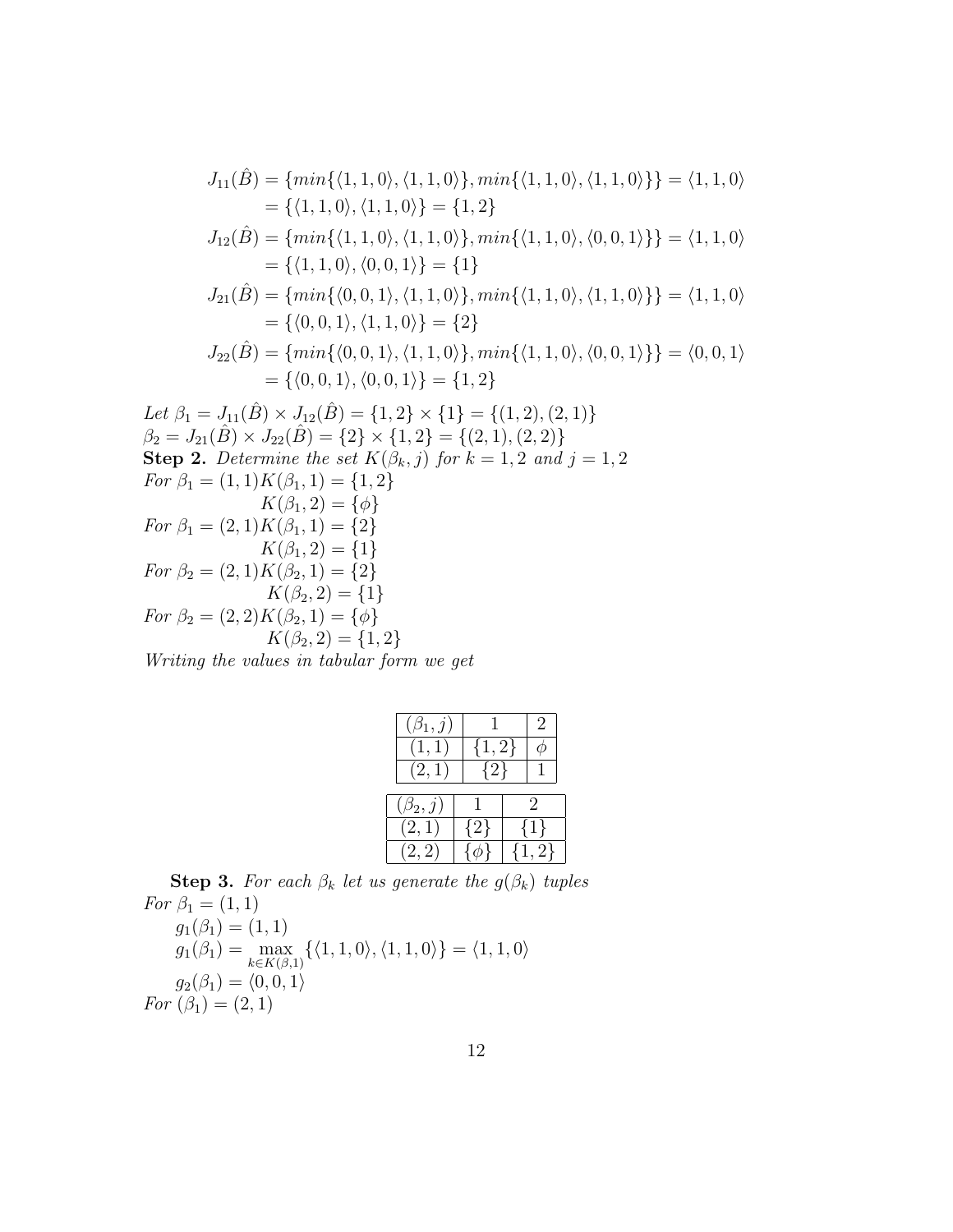| $g_1(\beta_1) = \langle 1, 1, 0 \rangle$                                                           |
|----------------------------------------------------------------------------------------------------|
| $g_2(\beta_1) = \langle 1, 1, 0 \rangle$                                                           |
| For $g_1(\beta_1) = (2, 1)$                                                                        |
| $g_1(\beta_1) = \langle 1, 1, 0 \rangle$                                                           |
| $q_2(\beta_1) = \langle 1, 1, 0 \rangle$                                                           |
| For $g_1(\beta_1) = (2, 2)$                                                                        |
| $q_1(\beta_2) = \langle 0, 0, 1 \rangle$                                                           |
| $g_2(\beta_2) = max\{\langle 1, 1, 0 \rangle, \langle 0, 0, 1 \rangle\} = \langle 1, 1, 0 \rangle$ |
| The corresponding tabular forms are given by                                                       |

| $q(\beta_1)$                                  |
|-----------------------------------------------|
| $(\langle 1,1,0\rangle,\langle 0,0,1\rangle)$ |
| $(\langle 1,1,0\rangle,\langle 1,1,0\rangle)$ |

| $(\beta_2, j)$ | $g(\beta_2)$                                     |
|----------------|--------------------------------------------------|
| (2,1)          | $(\langle 0,0,1 \rangle, \langle 1,1,0 \rangle)$ |
| (2,1)          | $(\langle 0,0,1 \rangle, \langle 1,1,0 \rangle)$ |

By pairwise comparison we can find out the minimum in each of the above table, we get

 $\hat{B} = \begin{bmatrix} \langle 1, 1, 0 \rangle & \langle 0, 0, 1 \rangle \\ \langle 0, 0, 1 \rangle & \langle 1, 1, 0 \rangle \end{bmatrix}$  $\langle 0, 0, 1 \rangle$   $\langle 1, 1, 0 \rangle$ ]

Using the minimum  $\hat{B}$  in  $AX = B$  we can find the minimum  $\hat{X}$  $Now$   $\overrightarrow{AX} = \hat{B}$  is<br> $\begin{bmatrix} \langle 1, 1, 0 \rangle \end{bmatrix}$   $\begin{bmatrix} 1, 1, 0 \end{bmatrix}$ ] ]

 $\langle 1, 1, 0 \rangle \quad \langle 1, 1, 0 \rangle$  $\langle 1, 1, 0 \rangle$   $\langle 0, 0, 1 \rangle$  $\begin{array}{cc} \begin{array}{cc} \end{array} \end{array}$   $(0,0,1)$   $(1,1,0)$  $\langle 1, 1, 0 \rangle$   $\langle 1, 1, 0 \rangle$ =  $\left[ \langle 1, 1, 0 \rangle \right] \langle 0, 0, 1 \rangle$  $\langle 0, 0, 1 \rangle$   $\langle 1, 1, 0 \rangle$ 

**Step.** 4 Determine the set  $J_{ij}(\hat{B})$ 

$$
J_{11}(\hat{X}) = \{ min \langle \{ \langle 1, 1, 0 \rangle, \langle 0, 0, 1 \rangle \}, min \langle \{ \langle 1, 1, 0 \rangle, \langle 1, 1, 0 \rangle \} \} = \langle 1, 1, 0 \rangle
$$
  
\n
$$
= \{ \langle 0, 0, 1 \rangle \langle 1, 1, 0 \rangle = \{ 2 \}
$$
  
\n
$$
J_{12}(\hat{X}) = \{ min \langle \{ \langle 1, 1, 0 \rangle, \langle 1, 1, 0 \rangle \}, min \langle \{ \langle 1, 1, 0 \rangle, \langle 1, 1, 0 \rangle \} \} = \langle 0, 0, 1 \rangle
$$
  
\n
$$
= \{ \langle 1, 1, 0 \rangle \langle 1, 1, 0 \rangle = \{ \phi \}
$$
  
\n
$$
J_{21}(\hat{X}) = \{ min \langle \{ \langle 1, 1, 0 \rangle, \langle 0, 0, 1 \rangle \}, min \langle \{ \langle 0, 0, 1 \rangle, \langle 1, 1, 0 \rangle \} \} = \langle 0, 0, 1 \rangle
$$
  
\n
$$
= \{ \langle 0, 0, 1 \rangle \langle 0, 0, 1 \rangle = \{ 1, 2 \}
$$
  
\n
$$
J_{22}(\hat{X}) = \{ min \langle \{ \langle 1, 1, 0 \rangle, \langle 1, 1, 0 \rangle \}, min \langle \{ \langle 0, 0, 1 \rangle, \langle 1, 1, 0 \rangle \} \} = \langle 1, 1, 0 \rangle
$$
  
\n
$$
= \{ \langle 1, 1, 0 \rangle \langle 0, 0, 1 \rangle = \{ 1 \}
$$

Let  $\beta_1 = J_{11} \hat{B} \times J_{12} \hat{B} = \{2\} \times \phi$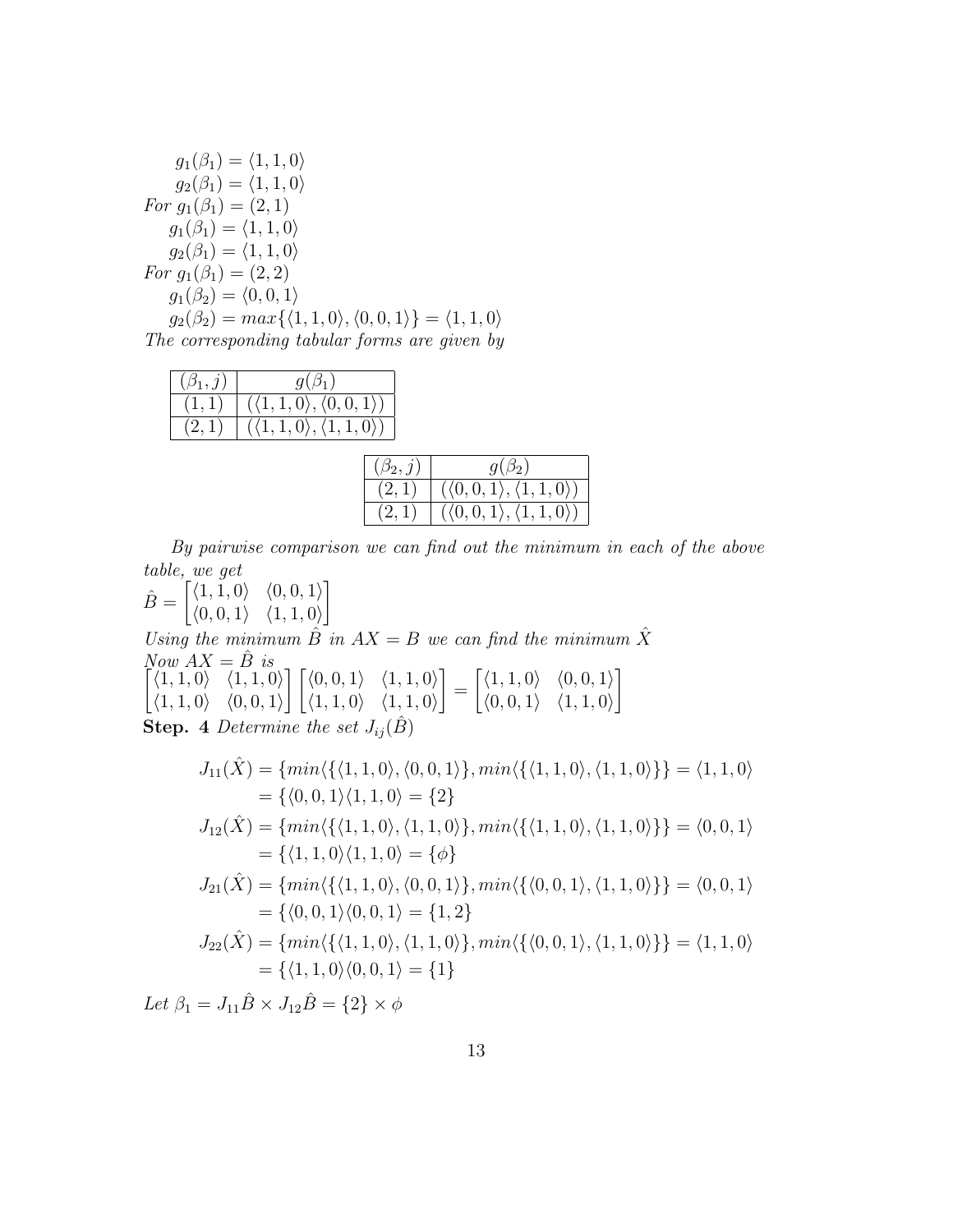$$
\beta_2 = J_{21}\hat{B} \times J_{22}\hat{B} = \{1, 2\} \times \{1\} = \{(1, 1)(2, 1)\}
$$
  
\n**Step 5.** Determine the set  $K(\beta_k, j)$  for  $k=1, 2$  and  $j=1, 2$   
\nFor  $\beta_1 = \{2\}$   $K(\beta_1, 1) = \phi$   
\n $K(\beta_1, 2) = \{1\}$   
\nFor  $\beta_2 = \{2, 1\}$   $K(\beta_2, 1) = \{2\}$   
\n $K(\beta_2, 2) = \{1\}$   
\n $\{k(\beta_1, j) | 1 | 2 | \{2\} \times \phi | \phi | \{1\}$ 

| $k(\beta_2, j)$ | – '2 t  |  |
|-----------------|---------|--|
|                 | - 21    |  |
|                 | $\{2\}$ |  |

Step 6: For each  $\beta_k$  Let as generate the  $g(\beta_k)$  tuples. For  $\beta_1 = \{2\} \times \phi$  $g_1(\beta_1) = \langle 0, 0, 1 \rangle$  $g_2(\beta_2) = \langle 1, 1, 0 \rangle$  $For \beta_2 = (1, 1)$ 

 $g_1(\beta_2) = \langle 1, 1, 0 \rangle$  $g_2(\beta_2) = \langle 0, 0, 1 \rangle$  $For \beta_2 = (2, 1)$  $g_1(\beta_2) = \langle 1, 1, 0 \rangle$  $g_2(\beta_2) = \langle 0, 0, 1 \rangle$ The corresponding tabular forms are given by

| $\{2\} \times \phi \mid \langle 0,0,1 \rangle, \langle 1,1,0 \rangle$ |  |
|-----------------------------------------------------------------------|--|

| $\beta_2$ | $g(\beta_2)$                                       |
|-----------|----------------------------------------------------|
|           | $\langle 1,1,0\rangle, \langle 0,0,1\rangle$       |
|           | $\langle 1, 1, 0 \rangle, \langle 0, 0, 1 \rangle$ |

To get the  $\check{X}$  select a minimum row from each table, that is

 $\check{X} = \begin{bmatrix} \langle 0, 0, 1 \rangle & \langle 1, 1, 0 \rangle \\ \langle 1, 1, 0 \rangle & \langle 0, 0, 1 \rangle \end{bmatrix}$  $\langle 1, 1, 0 \rangle$   $\langle 0, 0, 1 \rangle$ ] Clearly this  $\check{X}$  will satisfy  $\overline{A} X A = A$  and we observe that  $[\check{X}, \hat{X}] = \left\{ \begin{bmatrix} \langle 0, 0, 1 \rangle & \langle 1, 1, 0 \rangle \\ \langle 1, 1, 0 \rangle & \langle 1, 1, 0 \rangle \end{bmatrix} \right\}$  $\langle 1, 1, 0 \rangle \quad \langle \alpha, \alpha', \alpha'' \rangle$ ]  $|0 \leq \alpha \leq 1, 0 \leq \alpha' \leq 1$  and  $0 \leq \alpha'' \leq 1$  with  $\alpha+\alpha^{'}+\alpha^{''}\leq3\}$  is the set of all g-inverse in  $[\check{X},\hat{X}].$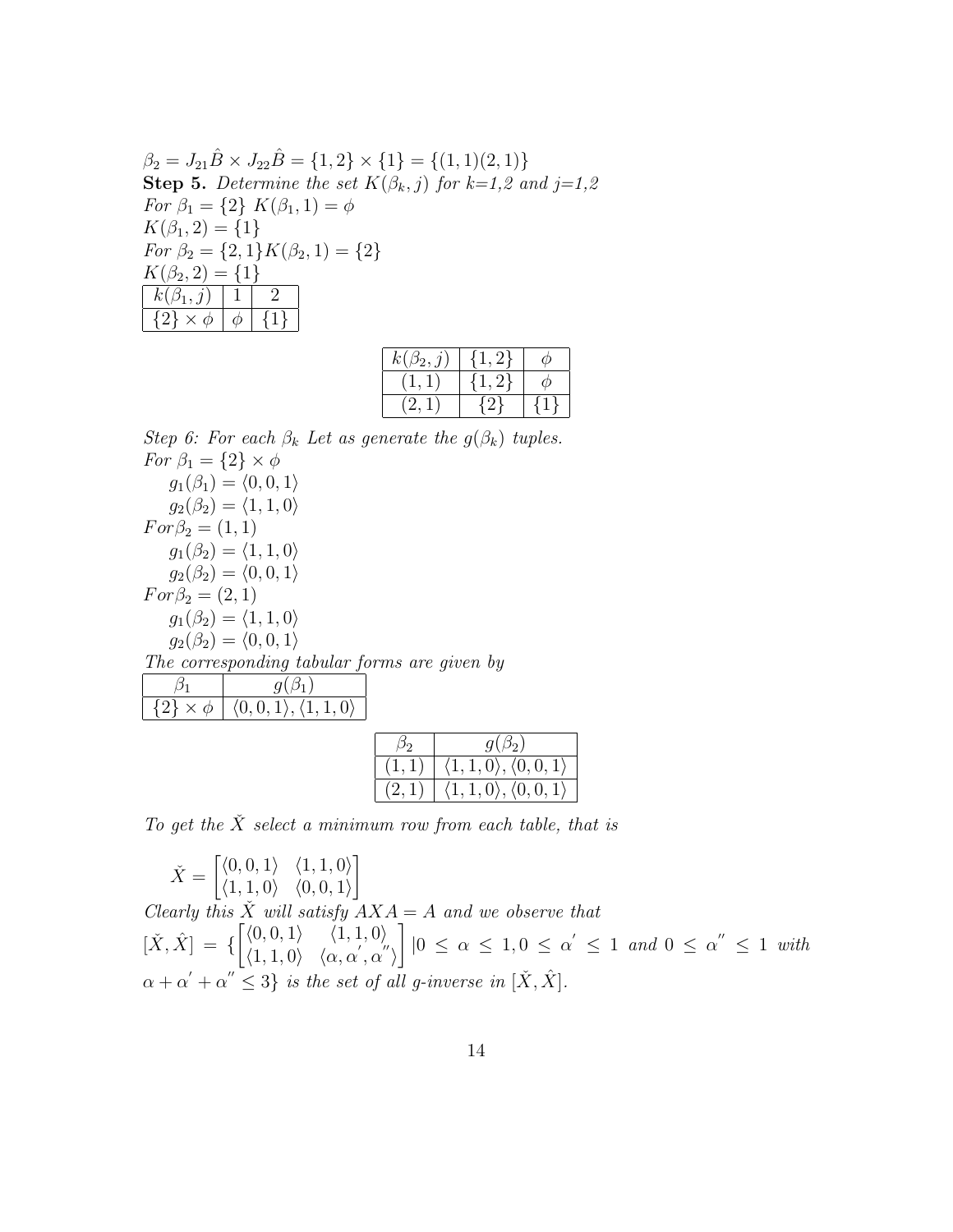Conclusion: The maximum and minimum solution of the relational equation  $xA = b$  and  $Ax = b$  has been obtained. Using this relational equation maximum and minimum g-inverse of a fuzzy neutrosophic soft matrix are also found.

## References

- [1] I. Arockiarani, I. R. Sumathi and Martina Jency,Fuzzy Neutrosophic soft topological spaces, IJMA-4 (10) 2013, 225-238.
- [2] I. Arockiarani and I.R.Sumathi, A fuzzy neutrosophic soft Matrix approach in decision making, JGRMA, Vol 2(2), 2014, 14-23.
- [3] K. Atanassov , Intuitionistic fuzzy sets, Fuzzy sets and systems 20, 1986, 87-96.
- [4] Cho H.H., Fuzzy Matrices and Fuzzy Equation, Fuzzy sets and system,  $Vol(105)$ , 1999, 445-451.
- [5] Katarina Cechlarova., Unique solvability of Max-min fuzzy equations and strong regularity of matrices over fuzzy algebra, Fuzzy sets and systems, (75), 1975, 165-177.
- [6] Li.J.X., The smallest solution of max-min fuzzy equations, Fuzzy sets and system, (41), 1990, 317-327.
- [7] P. K. Maji, R. Biswas, and A. R. Roy, Fuzzy Soft set, The journal of fuzzy mathematics, Vol 9(3), 2001, 589-602.
- [8] P. K. Maji, R. Biswas, and A. R. Roy, Intuitionistic Fuzzy Soft sets, journal of fuzzy mathematics, Vol 12, 2004, 669-683.
- [9] D. Molodtsov, Soft set theory first results, Computer and mathematics with applications, 37,1999 ,19-31.
- [10] P. Murugadas, Contribution to a study on Generalized Fuzzy Matrices , P.hD., Thesis, Department of Mathematics, Annamalai University, 2011.
- [11] Pabitra kumar Maji,Neutrosophic soft set, Annals of Fuzzy Mathematics and Informatics, 5 ,2013 ,157-168.
- [12] Pedrycz, Fuzzy relational equations with generalized connectives and their appli*cation*, Fuzzy sets and system,  $(10)$ , 1983, 185-201.